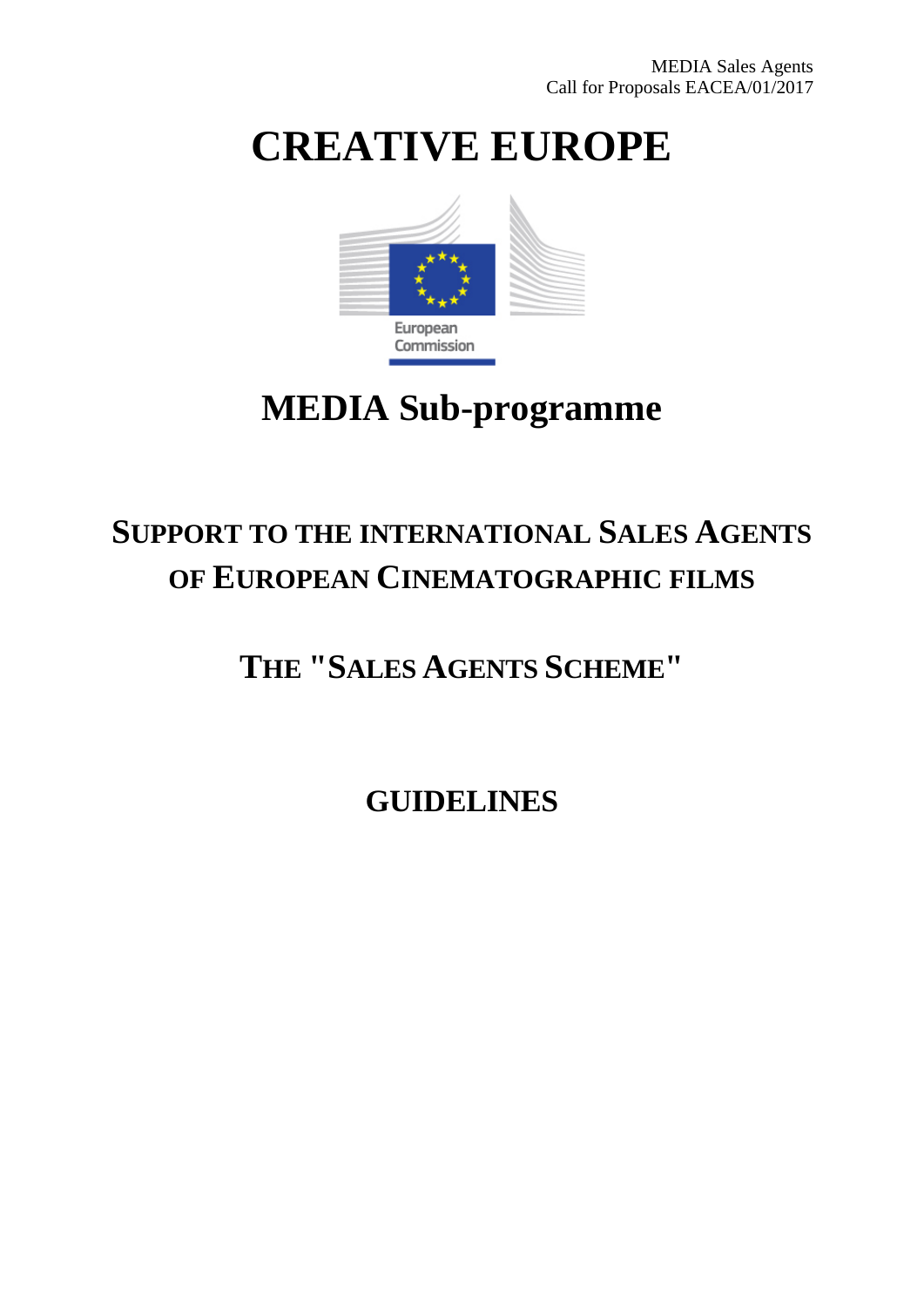## **TABLE OF CONTENTS**

## **1. INTRODUCTION - BACKGROUND**

## **2. OBJECTIVES - THEMES - PRIORITIES**

- *2.1. Objectives*
	- *2.2. Targeted Projects*

## **3. TIMETABLE**

- *3.1. Timetable for "Generation" Stage*
- *3.2. Timetable for "Reinvestment" Stage*

## **4. BUDGET AVAILABLE**

#### **5. ADMISSIBILITY REQUIREMENTS**

#### **6. ELIGIBILITY CRITERIA**

- *6.1. Eligible applicants*
- *6.2. Eligible activities*

## **7. EXCLUSION CRITERIA**

- *7.1. Exclusion from participation*
- *7.2. Rejection from award procedure*
- *7.3. Supporting documents*

## **8. SELECTION CRITERIA**

- *8.1. Financial capacity*
- *8.2. Operational capacity*

#### **9. AWARD CRITERIA**

- *9.1 Generation stage*
- *9.2 Reinvestment stage*

## **10. LEGAL COMMITMENTS**

## **11. FINANCIAL PROVISIONS**

- *11.1. General Principles*
- *11.2. Funding forms*
- *11.3. Payment arrangements*
- *11.4. Pre-financing guarantee*

#### **12. PUBLICITY**

- *12.1. By the beneficiaries*
- *12.2. By the Agency and/or the Commission*
- *12.3. Communication and dissemination*

#### **13. DATA PROTECTION**

## **14. PROCEDURE FOR THE SUBMISSION OF PROPOSALS**

- *14.1. Publication*
- *14.2. Registration in the Participant Portal*
- *14.3. Submission of the grant application*
- *14.4. Rules applicable*
- *14.5. Evaluation procedure*
- *14.6. Award decision*
- *14.7. Contacts*

#### Annexes:

All the annexes are available on the EACEA/MEDIA website: [http://eacea.ec.europa.eu/creative-europe/actions/media\\_en](http://eacea.ec.europa.eu/creative-europe/actions/media_en)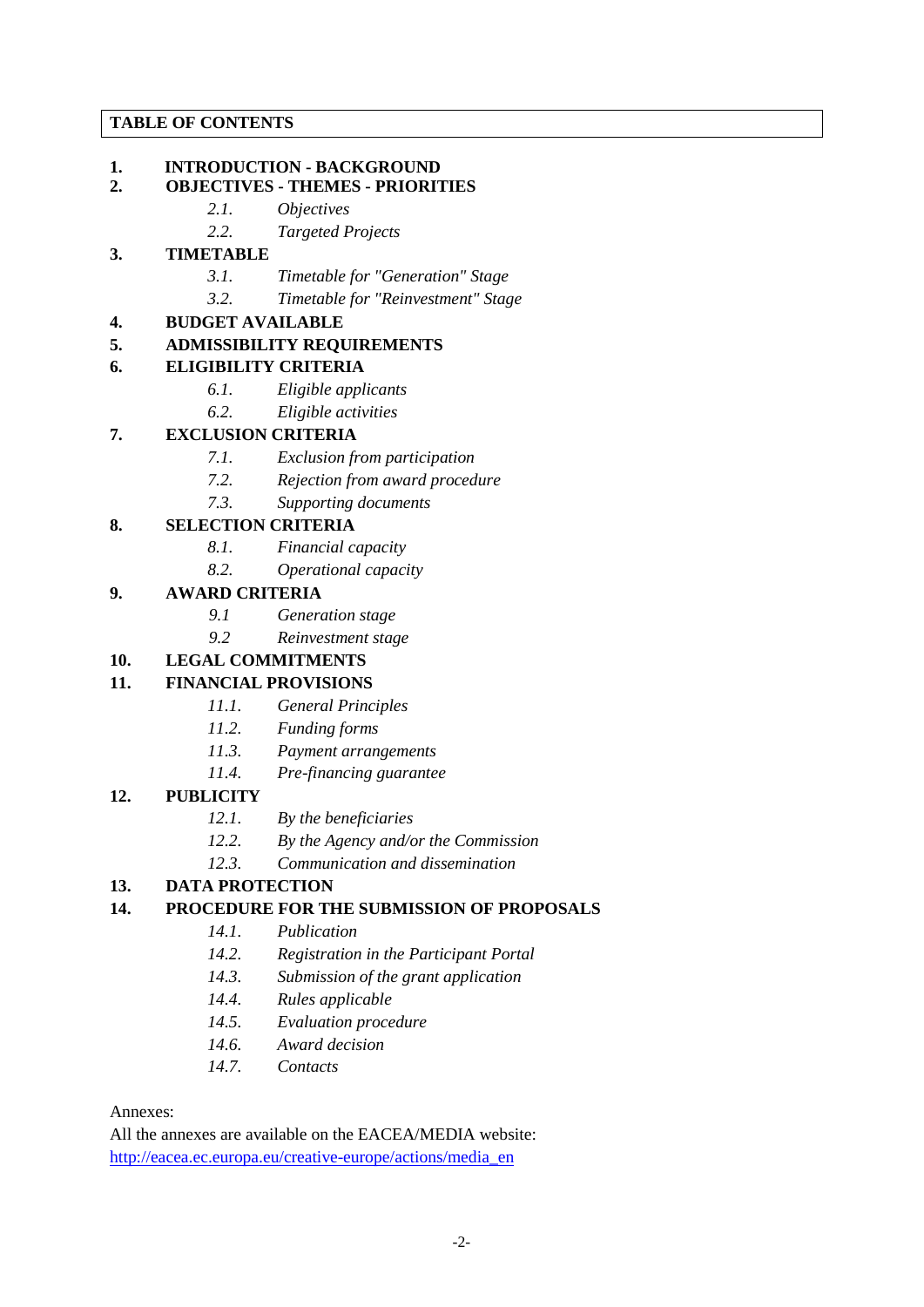#### **1. INTRODUCTION – BACKGROUND**

These guidelines are based on Regulation No 1295/2013 of the European Parliament and of the Council of 11/12/2013 concerning the implementation of a programme of support for the European cultural and creative sector (CREATIVE EUROPE)<sup>[1](#page-2-0)</sup> and its corrigendum of  $27/06/2014^2$  $27/06/2014^2$ .

The European Commission is responsible for the implementation of the Creative Europe Programme and for the decision to grant individual European Union funds. The Education, Audiovisual and Culture Executive Agency hereafter "the Agency" manages the Culture and MEDIA Sub-programme on behalf and under the supervision of the European Commission.

General background information about the Creative Europe programme can be found on the following link: <http://ec.europa.eu/programmes/creative-europe/>

## **2. OBJECTIVES – THEMES – PRIORITIES**

## **2.1. Objectives**

Within the specific objective of promoting transnational circulation, one of the priorities of the MEDIA Sub-programme is the following:

• supporting theatrical distribution through transnational marketing, branding, distribution and exhibition of audiovisual works;

The MEDIA Sub-programme shall provide support for the following:

• establishing systems of support for the distribution of non-national European films through theatrical distribution and on all other platforms as well as for international sales activities, in particular the subtitling, dubbing and audio-description of audiovisual works.

## **2.2. Targeted projects**

The aim of the "Sales Agents" scheme is to encourage and support the wider transnational distribution of recent European films by providing funds to sales agents, based upon their performance on the market, for further reinvestment in new non-national European films.

The scheme also aims to encourage the development of links between the production and distribution sectors thus improving the competitive position of non-national European films and the competitiveness of European companies.

The "Sales Agents scheme" works in two phases:

1. The generation of a potential fund which will be calculated according to the performance of the company on the European market during the reference period.

<span id="page-2-0"></span><sup>&</sup>lt;sup>1</sup> Published in the Official Journal of the European Union on  $20/12/2013$  (OJ L347/221).

<span id="page-2-1"></span><sup>2</sup> Published in the Official Journal of the European Union on 27/06/2014 (OJ L 189/260)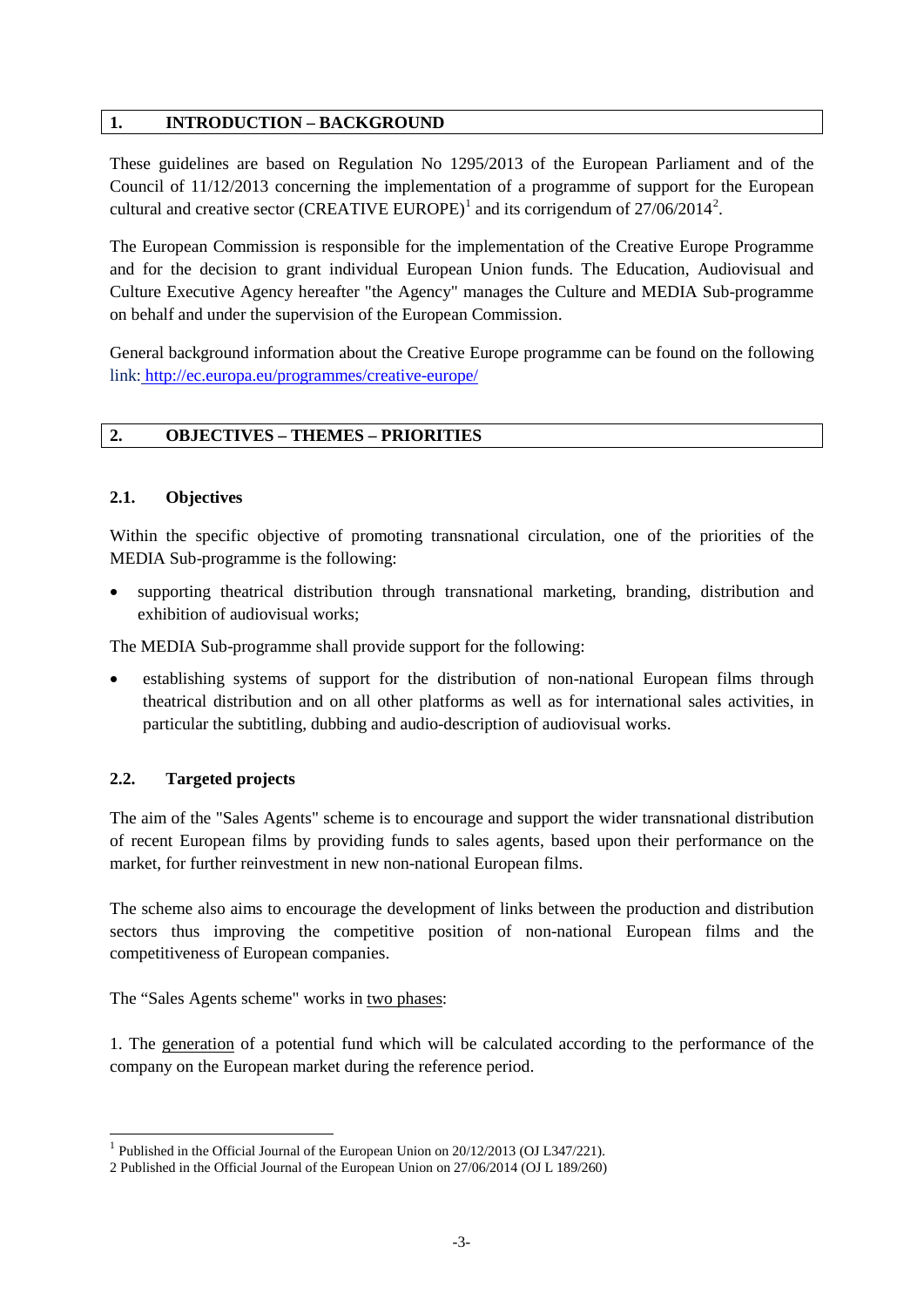2. Reinvestment of the potential fund: the potential fund thus generated by each company must be reinvested in :

- minimum guarantees or advances paid for the international sales rights on eligible non-national European films (module 1);
- the promotion, marketing and advertising on the market of eligible non-national European films (module 2).

#### **3. TIMETABLE**

#### **3.1. Timetable for "Generation" Stage**

|               | <b>Stages</b>                                                     | Date or indicative period                                     |
|---------------|-------------------------------------------------------------------|---------------------------------------------------------------|
| a)            | Publication of the call                                           | March 2017                                                    |
| b)            | Deadline for submitting applications                              | <b>Friday 16th June 2017 - 12:00</b><br>(noon, Brussels Time) |
| $\mathbf{c})$ | Evaluation period                                                 | 7 months from deadline                                        |
| $\mathbf{d}$  | Information to applicants                                         | January 2018                                                  |
| e)            | Signature of grant agreement or notification of grant<br>decision | See reinvestment stage                                        |
| f             | Starting date of the action                                       | See reinvestment stage                                        |
| $\bf g)$      | Duration of the action                                            | See reinvestment stage                                        |

As the completion of the process requires the prior completion of the Automatic Generation for the period (including the certification by the national authorities), an additional delay may occur if this process is held up.

#### **3.2. Timetable for "Reinvestment" Stage**

Reinvestment applications must be received to the Agency at the latest by **Wednesday 3rd October 2018** 12:00 (noon, Brussels Time)**.**

They will be treated on a "first come – first served" basis. The potential fund which is not reinvested by the deadline will be lost.

#### • **Earliest start date of the action:**

The international sales contract/agreement with the producer can be signed at the earliest on **1st October 2017**.

#### • **Deadline for presentation of the reinvestment action:**

The reinvestment applications must be submitted to the Agency within 3 months of the signature of the international sales contract/agreement with the producer and no later than **3rd October 2018.**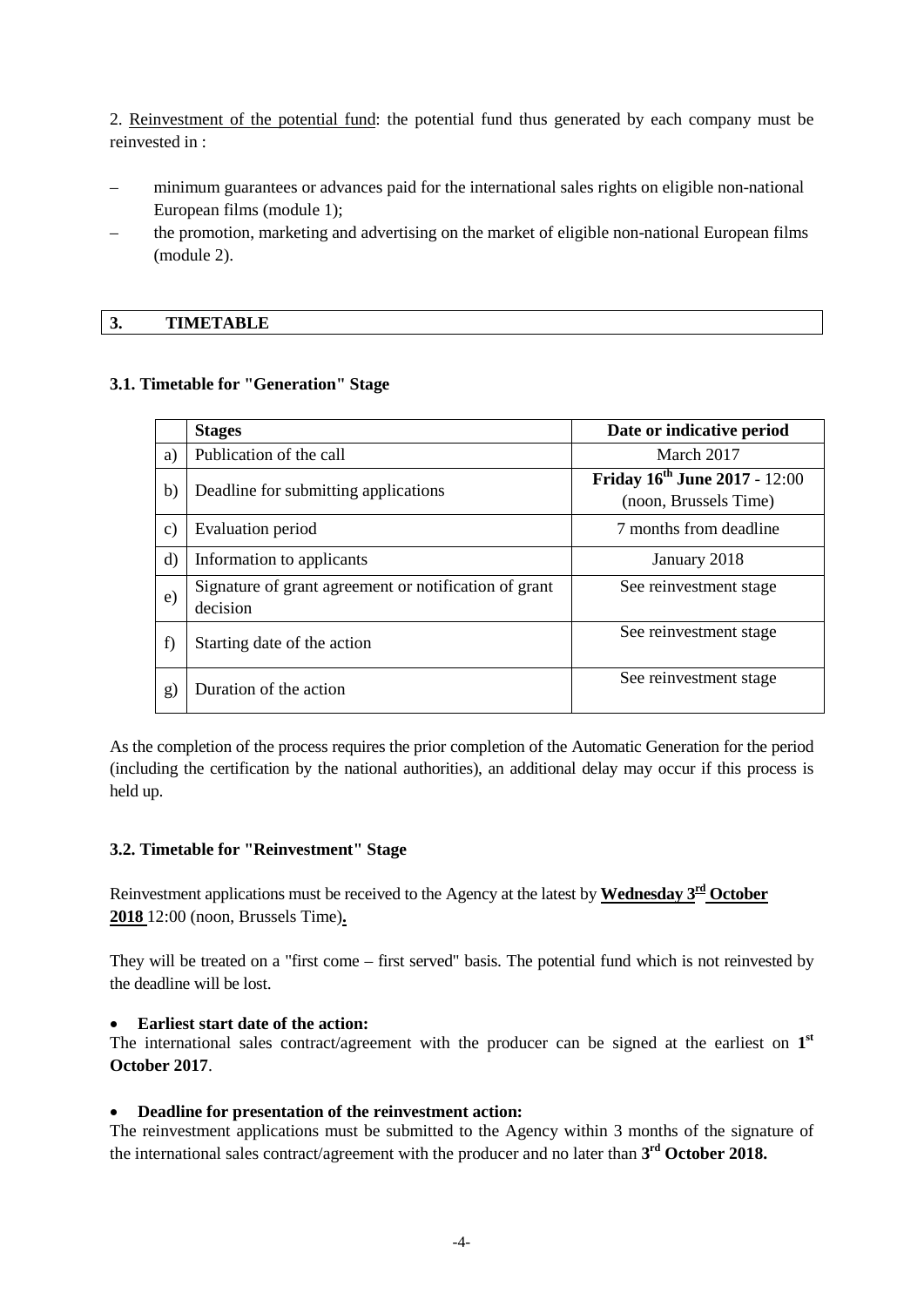## • **Information to applicants and signature of the Grant Agreement / Decision:**

The intention is to inform applicants of the outcome of the selection procedure no later than 16 weeks after the relevant submission date. However for submissions sent prior to the completion of the generation, an additional delay may occur.

Reinvestment actions agreed by the Agency will be the subject of a Grant Agreement / Decision between the beneficiary and the Agency setting out the terms and conditions of the financial contribution granted.

#### • **Period of eligibility of costs:**

The period of eligibility of costs starts on the date of the signature of the international sales contract and ends 24 months after this date.

Only those costs incurred by the beneficiary during the period of eligibility of costs will be eligible.

However, if after the signing of the agreement and the start of the action it becomes impossible for the beneficiary, for fully justified reasons beyond his control, to complete the action within the scheduled period, an extension to the eligibility period may be granted. A maximum extension of 6 additional months may be granted if requested before the deadline specified in the agreement.

#### **4. BUDGET AVAILABLE**

The total budget earmarked for the co-financing of projects is estimated at EUR 2.6M.

The EU financial contribution cannot exceed 60% of the total eligible costs in the reinvestment stage "(the action)".

The amount of the financial contribution to be awarded will be determined within the limits of the available budgetary resources and with regards to the cost and nature of each proposed action.

The beneficiary must guarantee the remaining financing.

"Generation": The total annual amount of potential funding available to each sales agent shall be determined on the basis of the recent European films sold by the sales agent in the reference period (2012- 2016).

In the case of "Reinvestment", the amount of the financial contribution awarded to each company is determined with respect to the cost and nature of each proposed reinvestment action (minimum guarantees and P&A costs) and the availability of the fund.

The Agency reserves the right not to distribute all the funds available.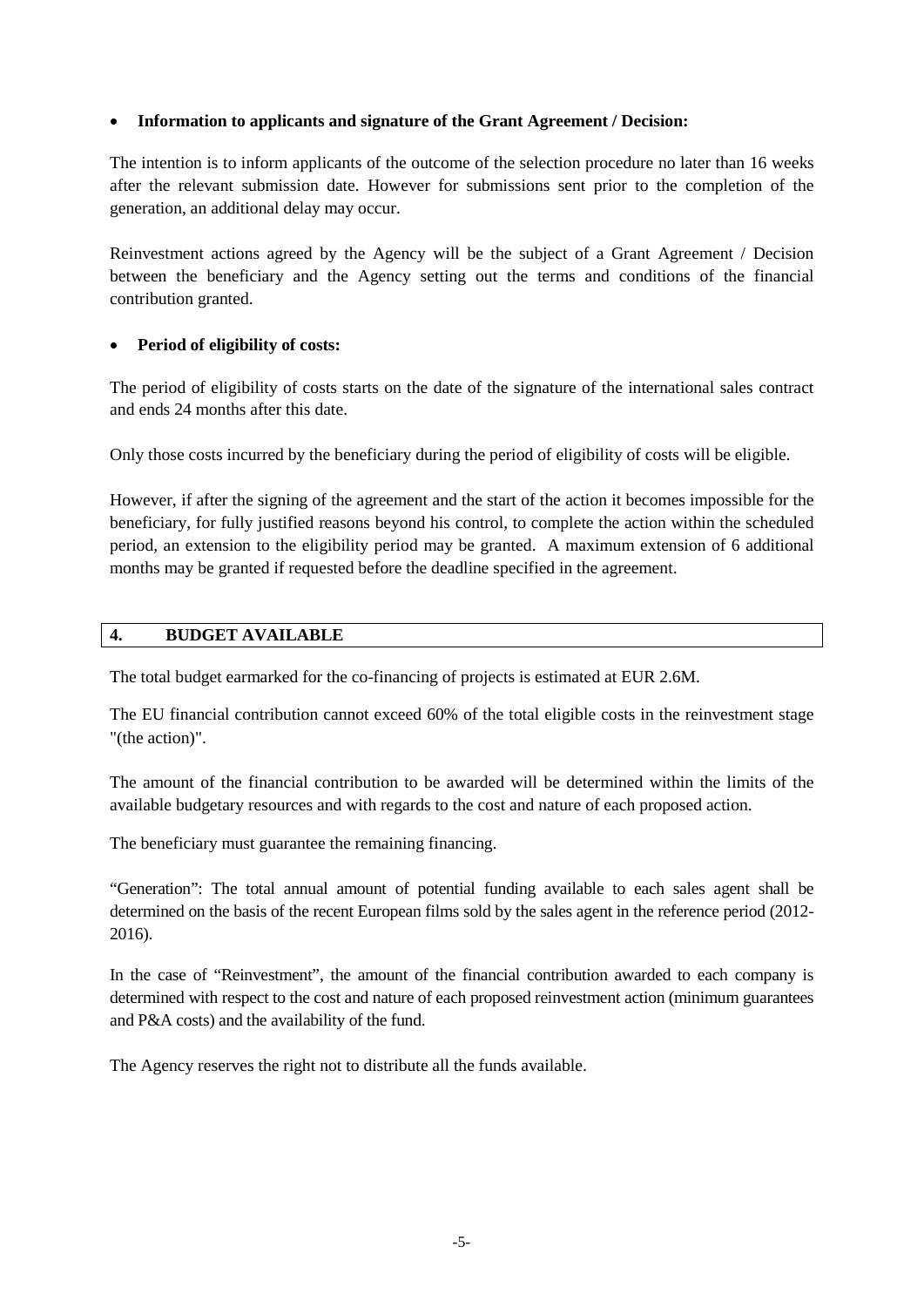#### **5. ADMISSIBILITY REQUIREMENTS**

Applications shall comply with the following requirements:

- they must be received no later than the deadline for submitting applications referred to in section 3 of the present guidelines.
- they must be submitted using the online application form (see section 14 of the present guidelines)
- they must be drafted in one of the EU official languages, preferably in English or French

The application form must be accompanied by a balanced budget and all the other documents referred to in the application form. Failure to comply with those requirements will lead to the rejection of the application.

In order to submit an application, applicants must provide their Participant Identification Code (PIC) in the application form. The PIC can be obtained by registering the organisation in the Unique Registration Facility (URF) hosted in the Education, Audiovisual, Culture, Citizenship and Volunteering Participant Portal. The Unique Registration Facility is a tool shared by other services of the European Commission. If an applicant already has a PIC that has been used for other programmes (for example the Research programmes), the same PIC is valid for the present call for proposals.

The Participant Portal allows applicants, to upload or update the information related to their legal status and attach the requested legal and financial documents (see section 14.2 for more information).

#### **6. ELIGIBILITY CRITERIA**

Applications which comply with the following criteria will be subject of an in-depth evaluation.

#### **6.1. Eligible applicants**

The applicant company must be a European Sales Agent.

#### European company

Company owned, whether directly or by majority participation (i.e. majority of shares), by nationals of Member States of the European Union or nationals of the other European countries participating in the MEDIA Sub-Programme and registered in one of these countries.

Applications from legal entities established in one of the following countries are eligible as long as all conditions referred to in Article 8 of the Regulation establishing the Creative Europe Programme are met:

- EU Member States and overseas countries and territories which are eligible to participate in the Programme pursuant to Article 58 of Council Decision 2001/822/EC
- − Acceding countries, candidate countries and potential candidates benefiting from a pre-accession strategy, in accordance with the general principles and general terms and conditions for the participation of those countries in European Union programmes established in the respective Framework Agreements, Association Council Decisions or similar agreements;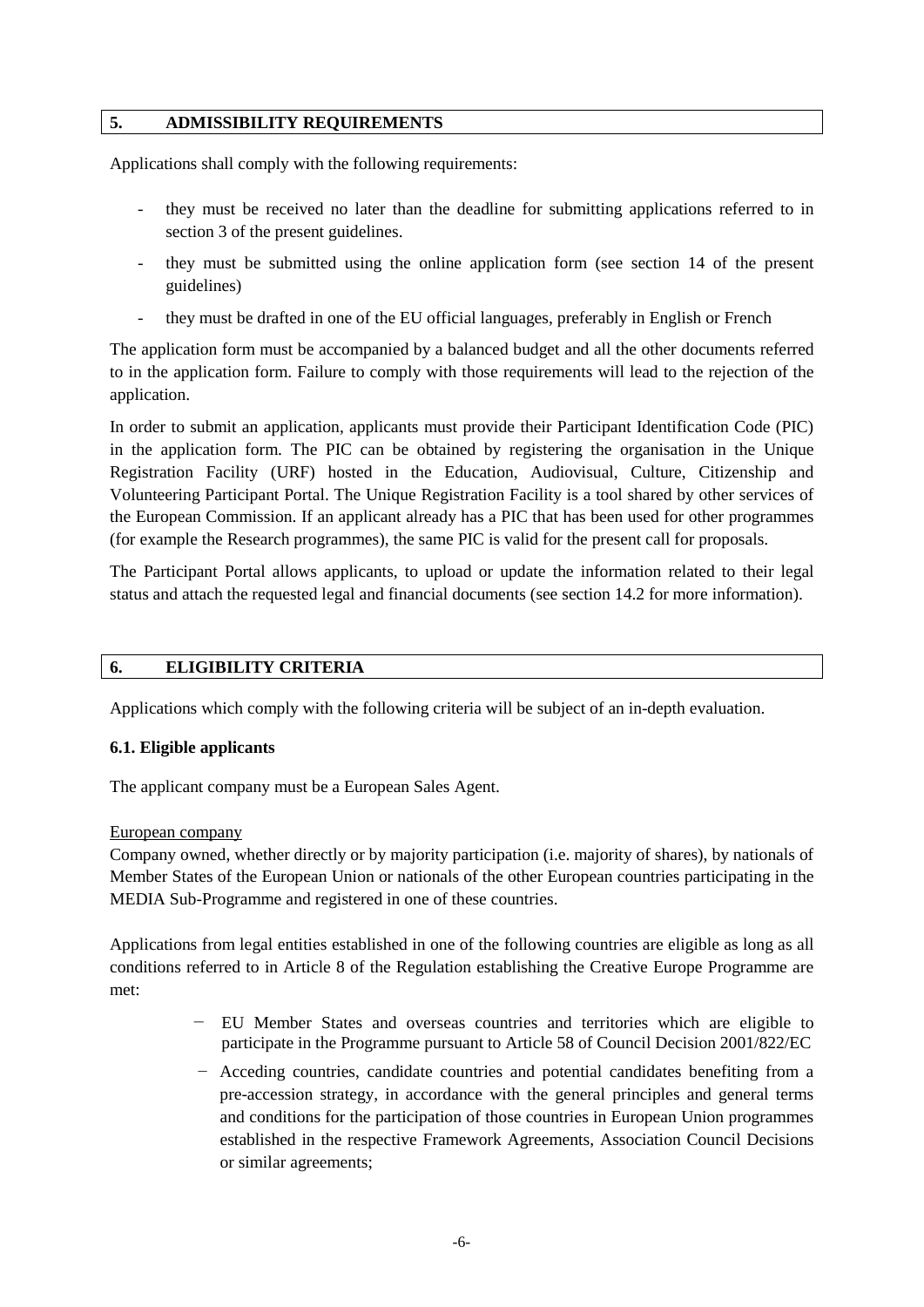- − EFTA countries which are members of the EEA, in accordance with the provisions of the EEA Agreement;
- − The Swiss Confederation, on the basis of a bilateral agreement to be concluded with that country;
- − Countries covered by the European Neighbourhood Policy in accordance with the procedures established with those countries following the framework agreements providing for their participation in European Union programmes.

The Programme shall also be open for bilateral or multilateral cooperation actions targeted at selected countries or regions on the basis of additional appropriations paid by, and specific arrangements to be agreed upon with, those countries or regions.

The Programme shall permit cooperation and joint actions with countries not participating in the Programme and with international organisations which are active in the cultural and creative sectors such as UNESCO, the Council of Europe, the Organisation for Economic Cooperation and Development or the World Intellectual Property Organisation on the basis of joint contributions for the realisation of the Programme's objectives.

The Agency may select proposals from applicants in non EU countries, provided that, on the date of the award decision, agreements have been signed setting out the arrangements for the participation of those countries in the programme established by the Regulation referred to above.

(Updated list of countries that fulfil the conditions referred to in Article 8 of the Regulation and that the Commission has started negotiations with can be found on the following link:

## [http://eacea.ec.europa.eu/creative-europe/library/eligibility-organisations-non-eu-countries\\_en](http://eacea.ec.europa.eu/creative-europe/library/eligibility-organisations-non-eu-countries_en)

For the implementation of the MEDIA sub-programme, and unless otherwise specified in the text below:

- the following countries are considered as countries with a low audiovisual production capacity: Albania, Austria, Belgium, Bosnia and Herzegovina, Bulgaria, Croatia, Cyprus, Czech Republic, Denmark, Estonia, Finland, Former Yugoslav Republic of Macedonia, Greece, Hungary, Ireland, Iceland, Latvia, Lithuania, Luxembourg, Malta, Montenegro, Norway, Netherlands, Poland, Portugal, Republic of Serbia, Romania, Slovakia, Slovenia, Sweden, and any other countries fulfilling the conditions set out above (Eligible countries).

- the following countries are considered as high production capacity countries: France, Germany, Italy, Spain, and United Kingdom.

#### European sales agents:

A European company acting as an intermediary agent for the producer, who specialises in the commercial exploitation of a film by marketing and licensing a film to distributors or other purchasers for foreign countries.

The sales agent must be appointed by the producer of the film by way of a written contract or agreement. A contract / agreement signed between a sales agent and a producer will be considered as an international sales contract / agreement only if it provides for the right of the sales agent to sell the film in **at least 10 countries** participating in the MEDIA Sub-programme.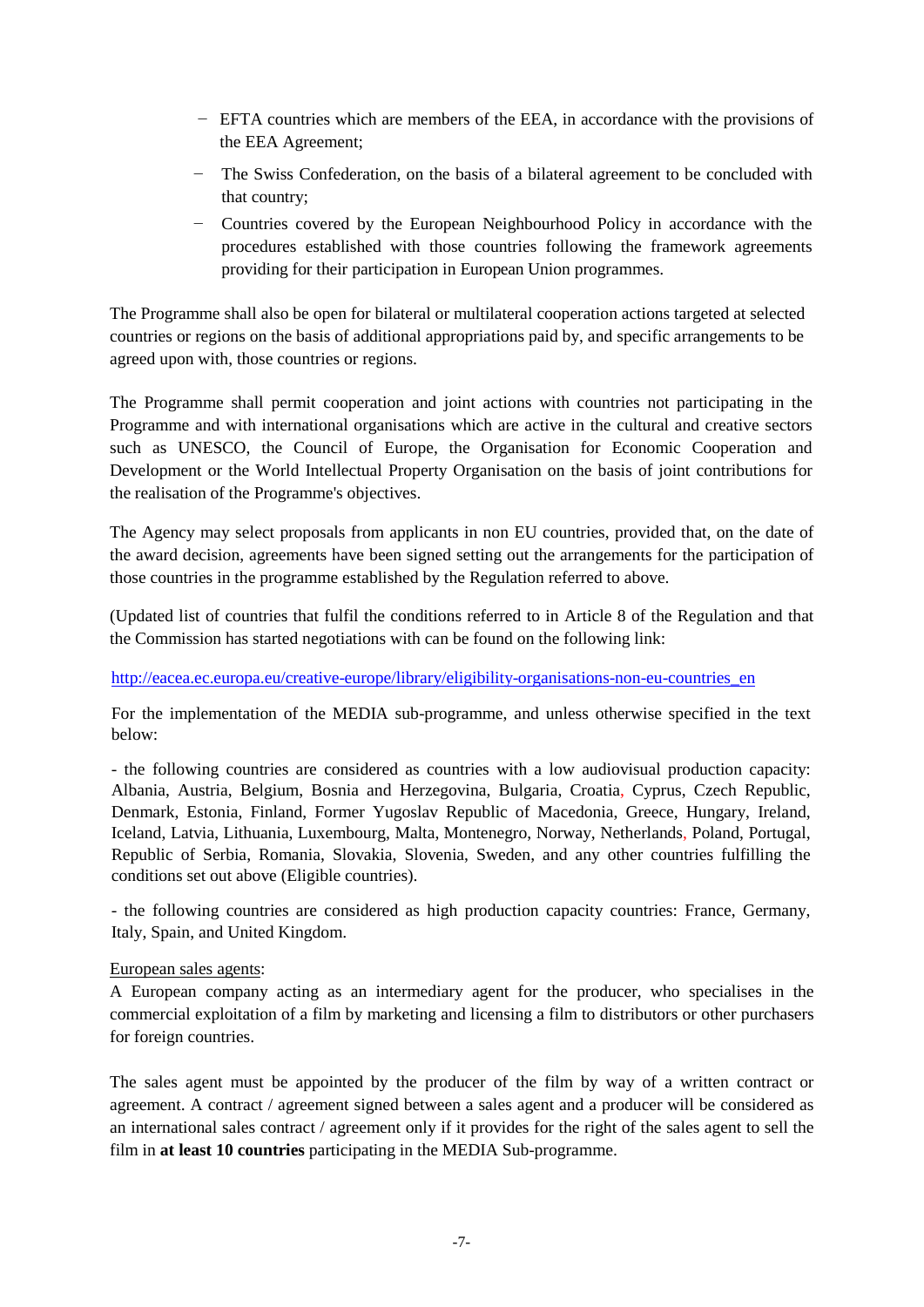In order to assess the applicants' eligibility, the following supporting documents are requested:

**private entity**: extract from the official journal, copy of articles of association, extract of trade or association register, certificate of liability to VAT (if, as in certain countries, the trade register number and VAT number are identical, only one of these documents is required), **public entity**: copy of the resolution or decision establishing the public company, or other official document establishing the public-law entity.

## **6.2 Eligible activities**

## 1. Generation:

The generation of a potential fund, which will be calculated according to the international sales performance of the company on the European market in the reference period (2012-2016).

#### 2. Reinvestment:

Reinvestment of the potential fund thus generated by each company in:

- minimum guarantees or advances paid for the international sales rights on eligible non-national films European (Module 1);

- the promotion, marketing and advertising on the market of eligible non-national European films presented (Module 2).

#### International sales:

Any commercial activity designed to promote and sell the exploitation rights to a cinematographic film on the marketplace, in particular to cinema distributors. This activity includes, inter alia:

- the negotiation and execution of contracts licensing the rights to exploit or exhibit the film;

- the promotion and advertising of the film in markets or festivals (screenings, advertising, promotional events)

- the design and dissemination towards potential buyers of promotional material for the film (EPK, stills, slides, "making-of", …)

- the design and dissemination towards the press (trade press or other) and the potential audience of the film of promotional material and information (web site, …).

#### Cinema / Theatrical distribution:

Any commercial activity designed to bring to the attention of a wide audience a film for the purpose of exploitation in cinema theatres. Such activity may include aspects of the technical publishing of an audiovisual work (dubbing and subtitling, striking of prints, circulation of prints, etc.) as well as marketing and promotional activities (production of trailers and publicity material, the purchase of advertising space, the organisation of promotional events etc.).

The film must comply with the following criteria:

- it must be a work of fiction (including animated films) or documentary, with a minimum duration of 60 minutes;
- it must have its first copyright established in 2012 at the earliest;
- it must not consist of alternative content (operas, concerts, performances, etc.), advertising, pornographic or racist material or advocate violence;
- it must be majority produced by a producer or producers established in the countries participating in the MEDIA Sub-programme (see section 6.1). To be considered as the actual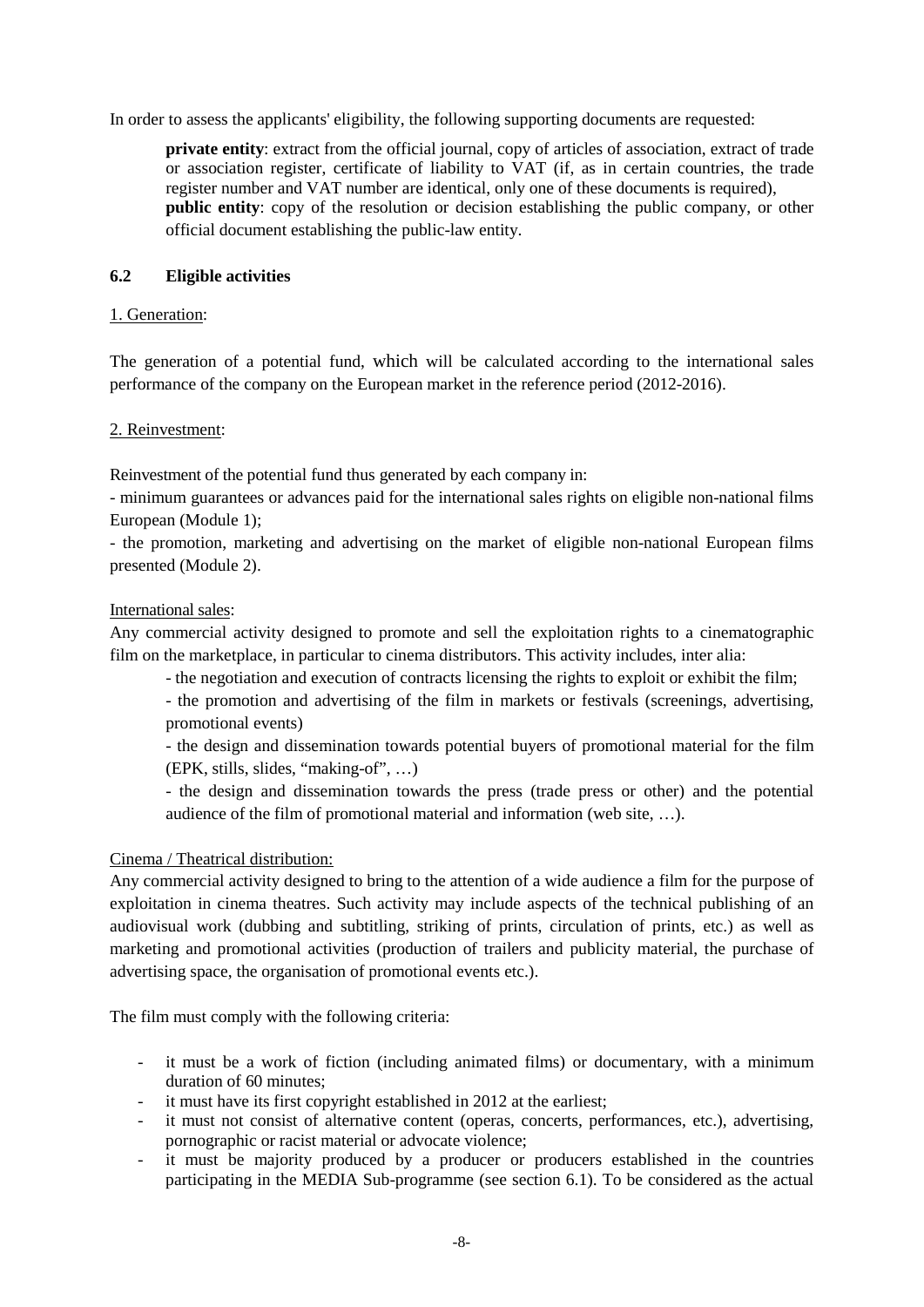producers the production companies must be credited as such. Other elements such as creative control, ownership of exploitation rights and share of profits may also be taken into account to determine who the actual producer is; and

- it must be produced with the significant participation of professionals who are nationals/residents of countries participating in the MEDIA Sub-programme (see section 6.1). 'Significant participation' is defined as having more than 50% of the points on the basis of the table below, (e.g. having 10 or more points in the case of a work of fiction or the biggest share of points if the total is less than 19 as is normally the case for documentaries or animation films where all of the categories are not usually included in the credits):

| Nationals/residents of countries participating in | Points                      |
|---------------------------------------------------|-----------------------------|
| the MEDIA sub-programme                           |                             |
| Director                                          | 3                           |
| Scriptwriter                                      | 3                           |
| Composer                                          |                             |
| Actor 1                                           | $\overline{2}$              |
| Actor 2                                           | $\overline{2}$              |
| Actor 3                                           | $\mathcal{D}_{\mathcal{A}}$ |
| <b>Production Design</b>                          |                             |
| Director of Photography                           |                             |
| Editor                                            |                             |
| Sound                                             |                             |
| Shooting location                                 |                             |
| Post-production location                          | 1                           |
| Total                                             | 19                          |

## National / Non-national European film:

Countries participating in the MEDIA Sub-Programme are defined under section 6.1.

European films will be considered as "national" in that country participating in the MEDIA Subprogramme whose nationals/residents have participated in the highest proportion in the making of the film, on the basis of the points table shown above. They will be considered as "non-national" in all the other countries.

In the event of a tie (i.e. where the points are equal for a given nationality) the nationality of the director (or the following talent in the above list) shall be decisive.

Only applications that fulfil the eligibility criteria will be considered for a grant. If an application is deemed ineligible, a letter indicating the reasons will be sent to the applicant.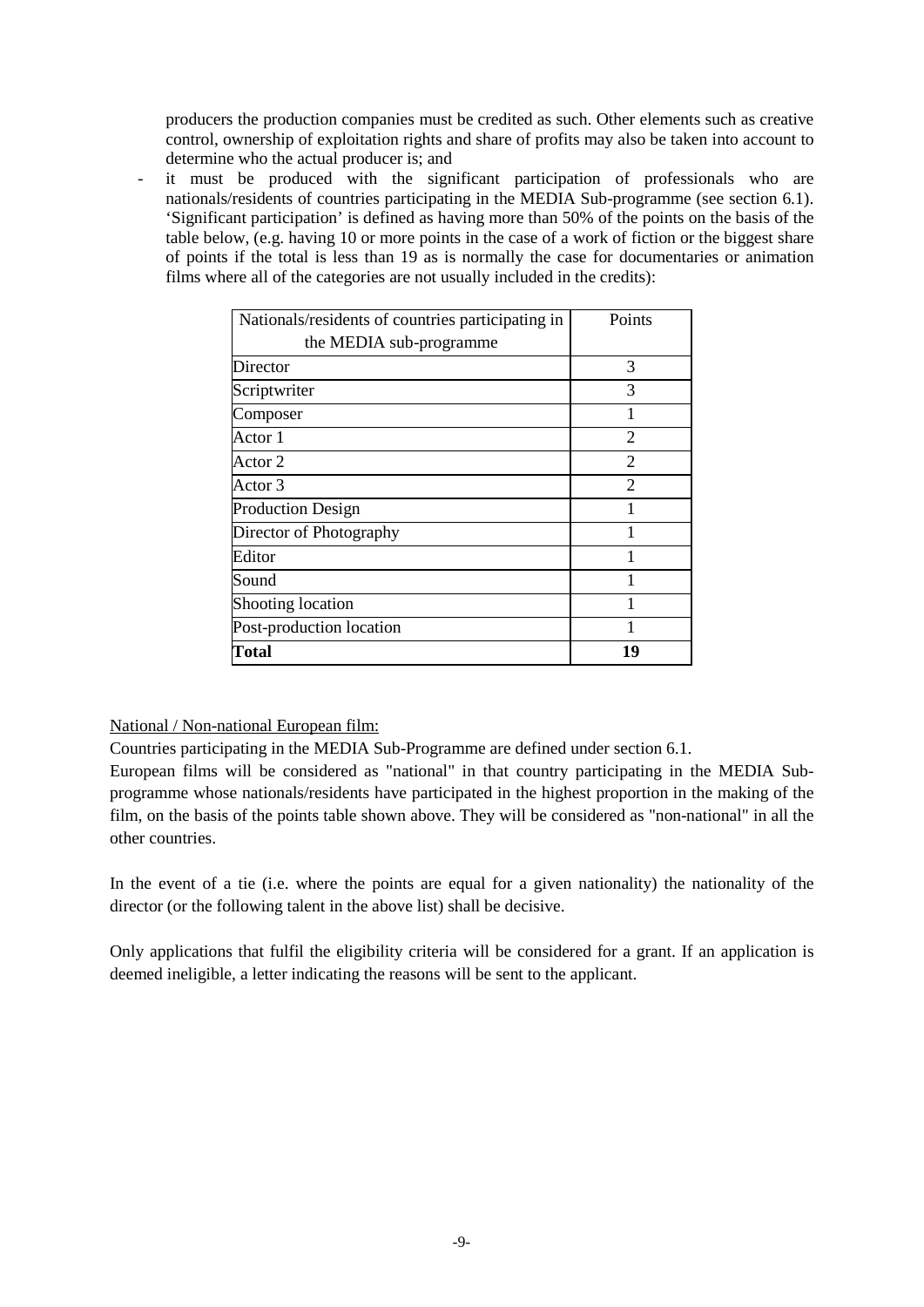## *7. EXCLUSION CRITERIA*

#### **7.1. Exclusion from participation**

An applicant will be excluded from participating in calls for proposals procedure, if it is in any of the following situations:

a) it is bankrupt, subject to insolvency or winding up procedures, its assets are being administered by a liquidator or by a court, it is in an arrangement with creditors, its business activities are suspended or it is in any analogous situation arising from a similar procedure provided for under national legislation or regulations;

b) it has been established by a final judgment or a final administrative decision that the applicant is in breach of its obligations relating to the payment of taxes or social security contributions in accordance with the law of the country in which it is established, with those of the country in which the authorising officer is located or those of the country of the implementation of the grant;

c) it has been established by a final judgment or a final administrative decision that the applicant is guilty of grave professional misconduct by having violated applicable laws or regulations or ethical standards of the profession to which the applicant belongs, or by having engaged in any wrongful conduct which has an impact on its professional credibility where such conduct denotes wrongful intent or gross negligence, including, in particular, any of the following:

(i) fraudulently or negligently misrepresenting information required for the verification of the absence of grounds for exclusion or the fulfilment of selection criteria or in the performance of a contract, a grant agreement or a grant decision;

(ii) entering into agreement with other persons with the aim of distorting competition;

(iii) violating intellectual property rights;

(iv) attempting to influence the decision-making process of the Agency during the award procedure;

(v) attempting to obtain confidential information that may confer upon it undue advantages in the award procedure;

d) it has been established by a final judgment that the applicant is guilty of any of the following:

(i) fraud, within the meaning of Article 1 of the Convention on the protection of the European Communities' financial interests, drawn up by the Council Act of 26 July 1995;

(ii) corruption, as defined in Article 3 of the Convention on the fight against corruption involving officials of the European Communities or officials of EU Member States, drawn up by the Council Act of 26 May 1997, and in Article 2(1) of Council Framework Decision 2003/568/JHA, as well as corruption as defined in the legal provisions of the country where the authorising officer is located, the country in which the applicant is established or the country of the implementation of the grant;

(iii) participation in a criminal organisation, as defined in Article 2 of Council Framework Decision 2008/841/JHA;

iv) money laundering or terrorist financing, as defined in Article 1 of Directive 2005/60/EC of the European Parliament and of the Council;

(v) terrorist-related offences or offences linked to terrorist activities, as defined in Articles 1 and 3 of Council Framework Decision 2002/475/JHA, respectively, or inciting, aiding, abetting or attempting to commit such offences, as referred to in Article 4 of that Decision;

(vi) child labour or other forms of trafficking in human beings as defined in Article 2 of Directive 2011/36/EU of the European Parliament and of the Council;

e) it has shown significant deficiencies in complying with the main obligations in the performance of a contract, a grant agreement or a grant decision financed by the Union's budget, which has led to its early termination or to the application of liquidated damages or other contractual penalties, or which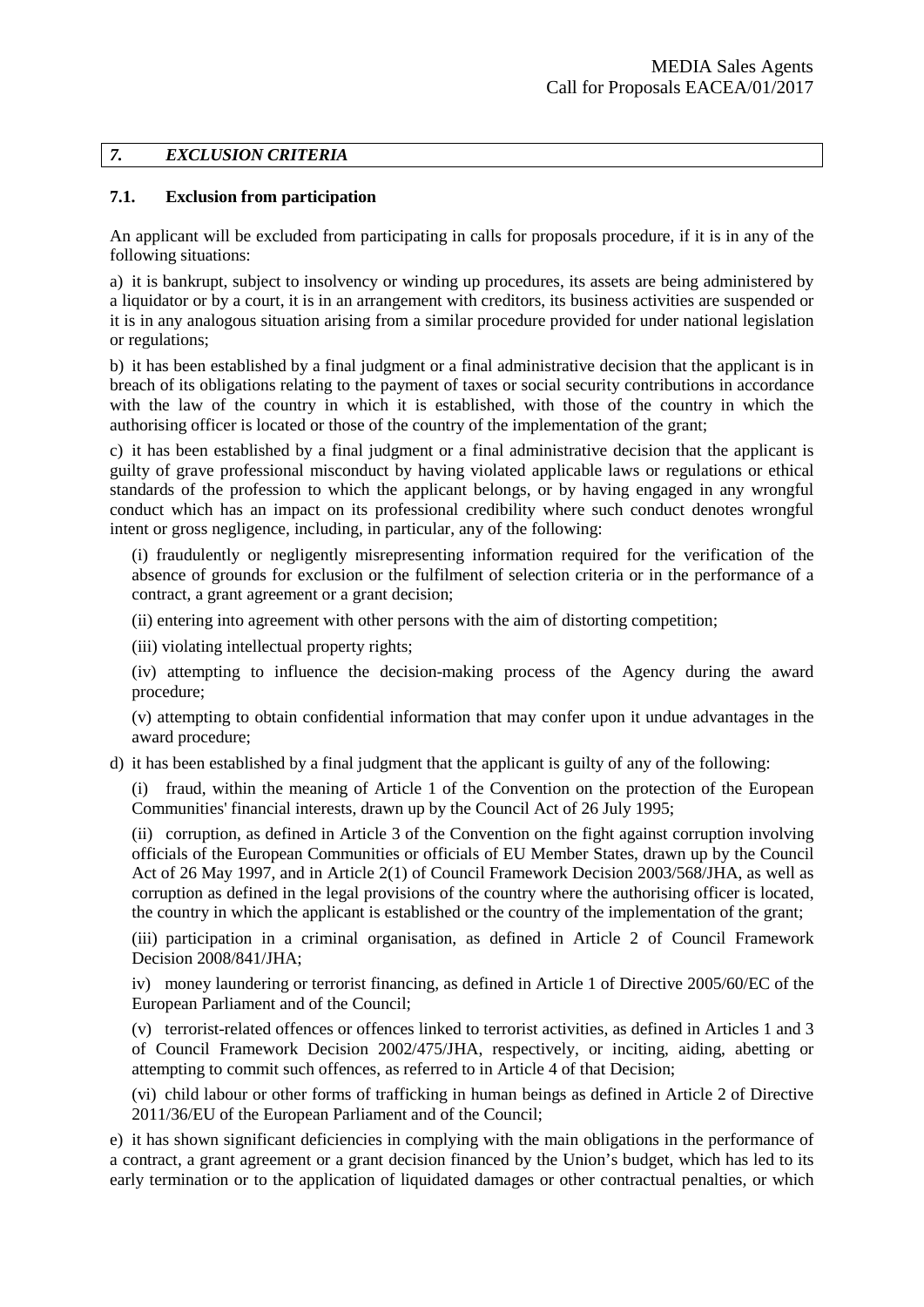has been discovered following checks, audits or investigations by an Authorising Officer, OLAF or the Court of Auditors;

f) it has been established by a final judgment or final administrative decision that the applicant has committed an irregularity within the meaning of Article 1(2) of Council Regulation (EC, Euratom) No 2988/95;

g) in the absence of a final judgment or where applicable a final administrative decision, the applicant is in one of the cases provided in (c) to (f) above based in particular on :

facts established in the context of audits or investigations carried out by the Court of Auditors, OLAF or internal audit, or any other check, audit or control performed under the responsibility of an authorising officer of an EU institution, of a European office or of an EU agency or body;

ii. non-final administrative decisions which may include disciplinary measures taken by the competent supervisory body responsible for the verification of the application of standards of professional ethics;

iii. decisions of the ECB, the EIB, the European Investment Fund or international organisations;

iv. decisions of the Commission relating to the infringement of the Union's competition rules or of a national competent authority relating to the infringement of Union or national competition law.

v. decisions of exclusion by an authorising officer of an EU institution, of a European office or of an EU agency or body.

(h) where a person who is a member of the administrative, management or supervisory body of the applicant, or who has powers of representation, decision or control with regard to that applicant (this covers the company directors, members of the management or supervisory bodies, and cases where one person holds a majority of shares), is in one or more of the situations referred to in points (c) to (f) above.

(i) where a natural or legal person that assumes unlimited liability for the debts of that applicant is in one or more of the situations referred to in point (a) or (b) above.

If an applicant is in one of the situations of exclusion listed above, it should indicate the measures it has taken to remedy the exclusion situation, thus demonstrating its reliability. They may include e.g. technical, organisational and personnel measures to prevent further occurrence, compensation of damage or payment of fines. This does not apply for the situations referred in point (d) of this section.

In the cases provided in (c) to (f) above, in the absence of a final judgment or where applicable a final administrative decision, the Agency may exclude an applicant provisionally from participating in a call for proposals where their participation would constitute a serious and imminent threat to the Union's financial interests.

## **7.2. Rejection from the award procedure**

An applicant will not be awarded a grant for this procedure if :

(a) it is in an exclusion situation established in accordance with the above section 7.1;

(b) it has misrepresented the information required as a condition for participating in the procedure or has failed to supply that information;

(c) it was previously involved in the preparation of a call for proposals where this entails a distortion of competition that cannot be remedied otherwise.

Rejection from this procedure and administrative sanctions (exclusion or financial penalty) may be imposed on applicants or affiliated entities where applicable, if any of the declarations or information provided as a condition for participating in this procedure prove to be false.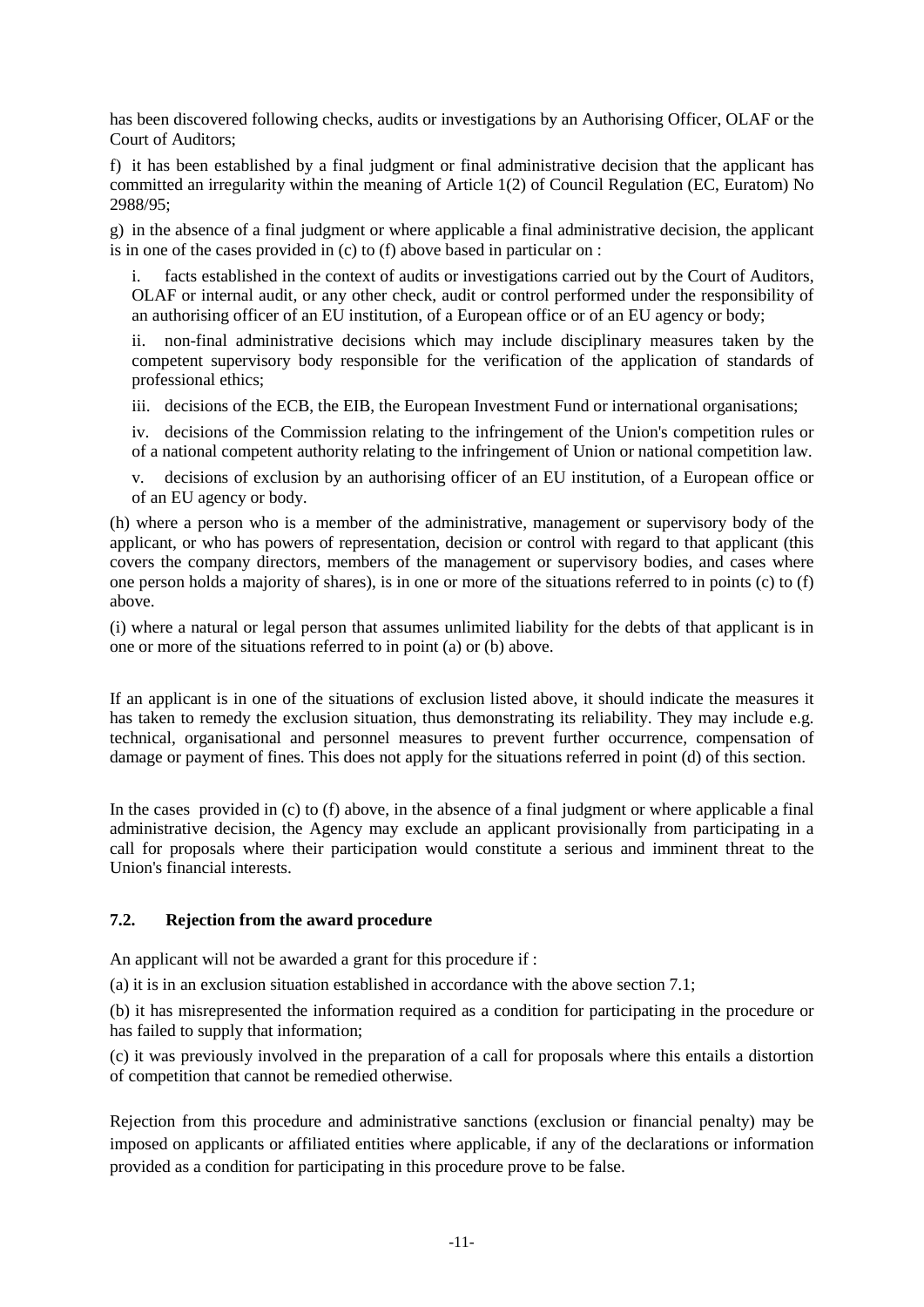The applicants should be informed that the Agency may publish on its internet site the following information related to the exclusion and, where applicable, the financial penalty in the cases referred to in points (c), (d), (e) and (f) of the section  $7.1<sup>3</sup>$  $7.1<sup>3</sup>$  $7.1<sup>3</sup>$ :

- (a) the name of the applicant concerned;
- (b) the exclusion situation;
- (c) the duration of the exclusion and/or the amount of the financial penalty.

In case of a preliminary classification in law (i.e. absence of a final judgment or a final administrative decision), the publication shall indicate that there is no final judgment or final administrative decision. In those cases, information about any appeals by the applicant, their status and their outcome, as well as any revised decision of the authorised officer, shall be published without delay. Where a financial penalty has been imposed, the publication shall also indicate whether that penalty has been paid.

The decision to publish the information is taken by the Agency either following the relevant final judgment, final administrative decision or preliminary classification in law, as the case may be. That decision shall take effect three months after its notification to the economic operator.

The information published shall be removed as soon as the exclusion has come to an end. In the case of a financial penalty, the publication shall be removed six months after payment of that penalty. In accordance with Regulation (EC) No 45/2001, where personal data is concerned, the Agency shall inform the applicant of its rights under the applicable data protection rules and of the procedures available for exercising those rights.

#### **7.3. Supporting documents**

 $\overline{a}$ 

Applicants must sign a declaration on their honour certifying that they are not in one of the situations referred to in the above sections 7.1. and 7.2, filling in the relevant form attached to the application form accompanying the call for proposals. If applicable, the relevant documentary evidence which appropriately illustrates any remedial measures taken should be provided in annex to this declaration. The declaration is available at: [http://eacea.ec.europa.eu/creative-europe/funding\\_en](http://eacea.ec.europa.eu/creative-europe/funding_en)

<span id="page-11-0"></span><sup>&</sup>lt;sup>3</sup> This information shall not be published in any of the following circumstances:

<sup>(</sup>a) where it is necessary to preserve the confidentiality of an investigation or of national judicial proceedings;

<sup>(</sup>b) where publication would cause disproportionate damage to the applicant concerned or would otherwise be disproportionate on the basis of the proportionality criteria and to the amount of the financial penalty;

<sup>(</sup>c) where a natural person is concerned, unless the publication of personal data is exceptionally justified, inter alia, by the seriousness of the conduct or its impact on the Union's financial interests. In such cases, the decision to publish the information shall duly take into consideration the right to privacy and other rights provided for in Regulation (EC) No 45/2001.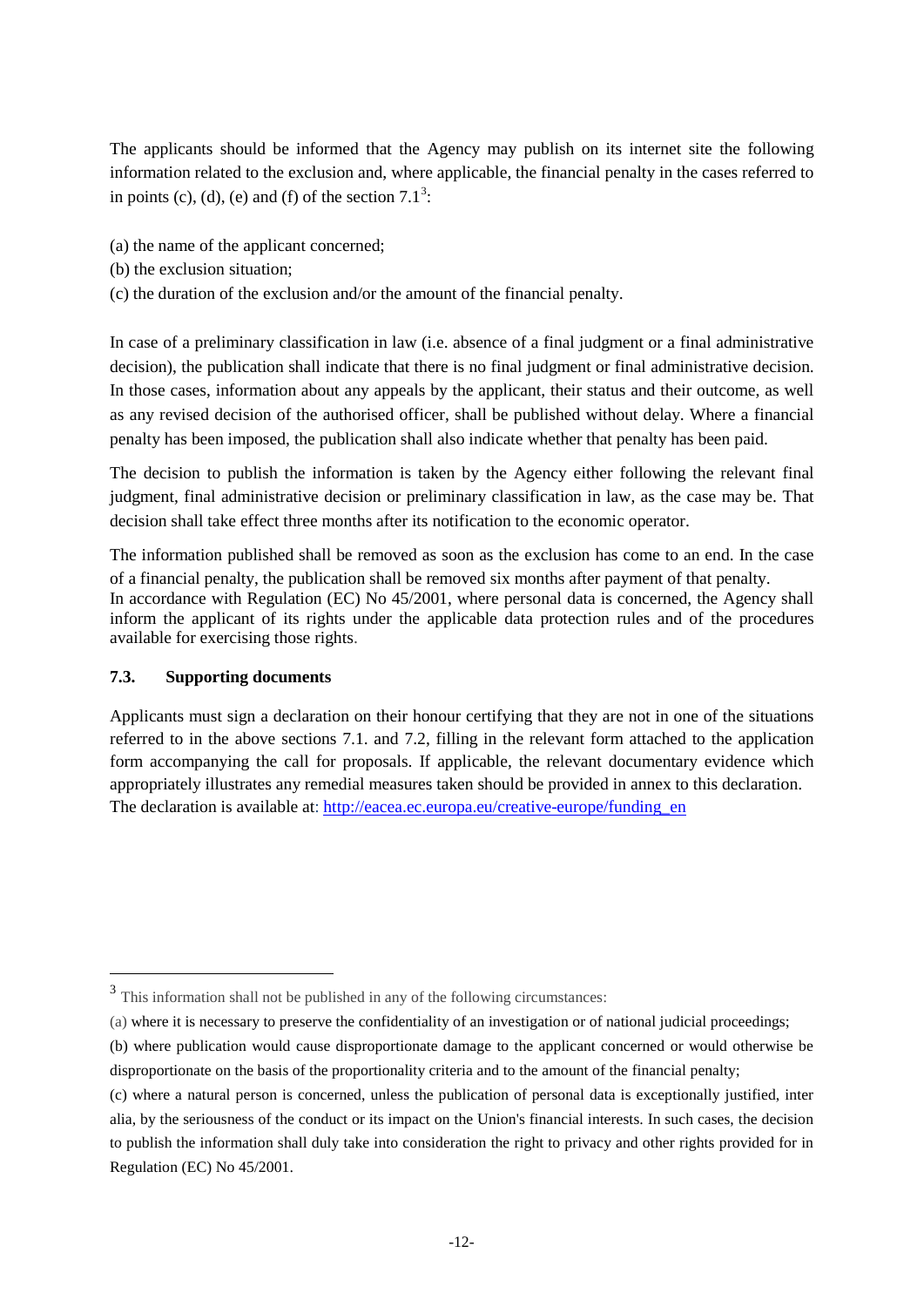#### **8. SELECTION CRITERIA**

Applicants must submit a declaration on their honour, completed and signed, attesting to their status as a legal person and to their financial and operational capacity to complete the proposed activities.

#### **8.1. Financial capacity**

Applicants must have stable and sufficient sources of funding to maintain their activity throughout the period during which the action is being carried out or the year for which the grant is awarded and to participate in its funding. The applicants' financial capacity will be assessed on the basis of the following supporting documents to be submitted with the application:

a) Low value grants ( $\leq$  EUR 60 000):

- a declaration on their honour.

- b) Grants  $>$  EUR 60 000:
	- a declaration on their honour

- the financial statements (including the balance sheet, the profit and loss accounts and the annexes) of the last two financial years for which the accounts have been closed

- financial capacity form provided for in the application form, filled in with the relevant statutory accounting figures, in order to calculate the ratios as detailed in the form.

- c) Grants for an action > EUR 750 000, in addition to the above:
	- an audit report produced by an approved external auditor certifying the accounts for the last financial year available.

On the basis of the documents submitted, if the Agency considers that financial capacity is not satisfactory, it may:

- request further information:
- propose a grant agreement without pre-financing;
- propose a grant agreement with a pre-financing paid in instalments;
- propose a grant agreement with a pre-financing covered by a bank guarantee (see section 11.4 below);
- reject the application.

#### **8.2 Operational capacity**

Applicants must have the professional competencies as well as appropriate qualifications necessary to complete the proposed action. In this respect, applicants have to submit a declaration on their honour, and, for those applying for a grant above EUR 60.000 the following supporting documents:

- the curriculum vitae of the legal representative of the company
- the curriculum vitae of the Head of International Sales (if they are not the same person);

The documents and forms required under section 8.1 and 8.2 should be provided at least once per year for the Cinema Selective, the Cinema Automatic and the Sales Agents schemes.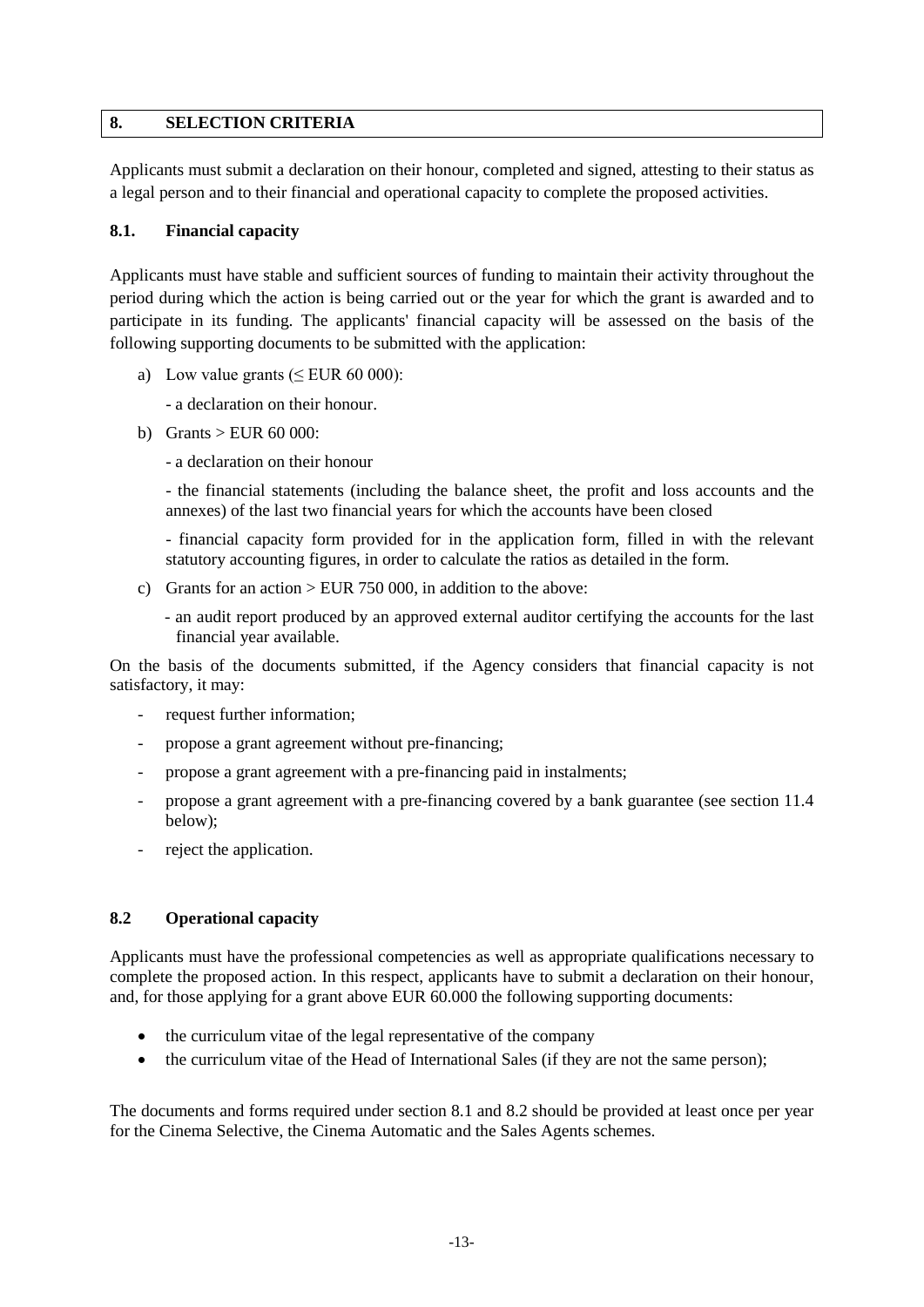## **9. AWARD CRITERIA**

## **9.1. Generation Stage**

A potential fund will be attributed to eligible European sales agents on the basis of their performance on the European markets (i.e. countries participating in the MEDIA Sub-programme) in the reference period (2012-2016).

The support will take the form of a potential fund (the "Fund") available to sales agents for further investments in eligible non-national European films.

Within the limit of the budgetary resources available, the potential fund available for each Sales Agent will be calculated on the following basis:

#### A. Step 1.

The applicant sales agent shall provide evidence of its activity as a sales agent for European cinematographic films. To this end, the sales agent shall prove that:

- it was, between  $01/01/2012$  and  $31/12/2016$ , the appointed sales agent of **at least 8 eligible European films** (**of which** at least **1 non-national** film), for which the agreement with the producer provided the right to sell the film in at least 10 countries participating in the MEDIA Sub-programme; the mandate must be signed and take effect within the reference period,
- **and** that, **during the same period**, for **at least 3 of these films in at least 3 countries**  participating in the MEDIA Sub-programme, outside the country of origin of the films there was a theatrical release as evidenced by distributor declarations to the Automatic scheme of the MEDIA Sub-programme.

In exceptional circumstances where the national theatrical release has not been reported to the Automatic scheme, the declaration of the applicant sales agent may be accepted in the event that it is accompanied by independent proof which can reasonably be verified by the Agency.

If this first step is successfully completed, the sales agent shall be entitled to a potential support of **EUR 20.000,00.**

#### B. Step 2.

If (and only if) the applicant sales agent has completed successfully the conditions set out for the first step, an additional potential fund may be available. This fund will be calculated on the basis of **the total potential fund generated under the latest call of the Cinema Automatic scheme for theatrical distribution** by the non-national films:

- 20 % for films from countries with a high production capacity (DE, ES, FR, IT, UK);
- 30 % for films coming from other countries with a low production capacity;

The amounts indicated above are provisional and may be subject to modification depending upon the budgetary resources available.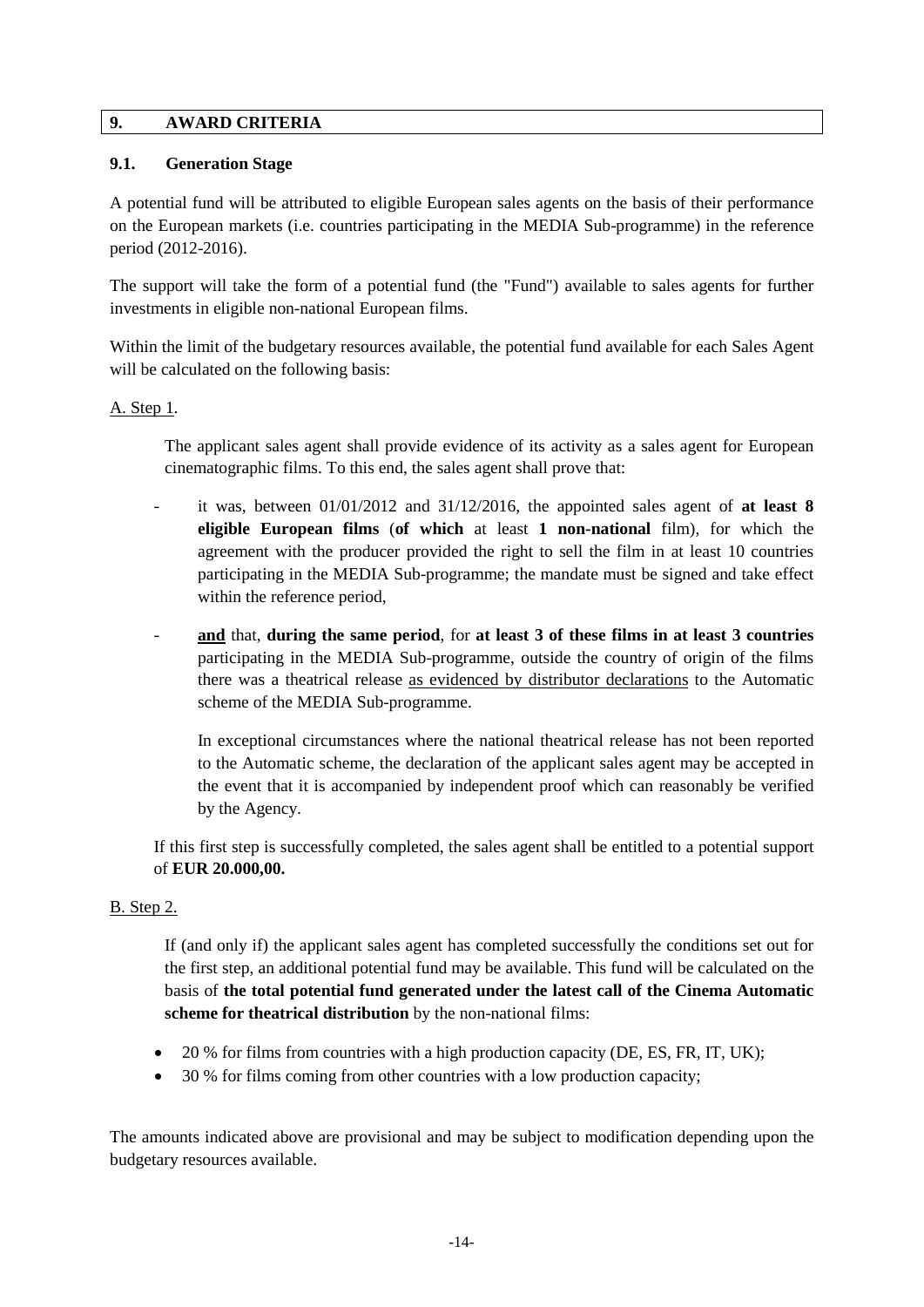Shall the sum of generated funds exceed 3M€ under the call, the potential fund generated under Step 2 will be reduced proportionally.

Following the calculation of the potential fund generated, the Agency will inform each beneficiary of the amount of potential Fund available for reinvestment.

The generation stage is a method to calculate a maximum potential fund to be reinvested in new projects depending upon the budget available. The notification to the sales agent of the potential Fund generated does not constitute a claim on the European Commission/Agency.

All other information supplied shall be treated as confidential.

## **9.2 Reinvestment Stage**

The Fund generated may only be used through reinvestment projects.

The Fund can be reinvested in the meeting of:

- Module 1: Minimum Sales Guarantees for eligible **non-national** European films
- Module 2: Promotion and marketing costs for eligible **non-national** European films

Reinvestment projects will only be processed by the Agency after the letter informing the beneficiary of the amount of the potential fund has been sent. Reinvestment projects will be treated on the basis and within the limits of the fund generated by the sales agent as calculated and notified by the Agency. Reinvestment projects must be approved by the Agency.

The potential Fund can be reinvested in one or several films. Reinvestments in Module 1 (MG) and in Module 2 (promotion costs) for the same film are allowed.

Combining the funds generated by different reference years and under different calls into a single Reinvestment project is not permitted, which means that the last contribution request from a series of reinvestment projects will be limited to the balance of the current fund.

Reinvestment of the potential Fund into completed actions is impossible.

The award of a potential fund does not constitute an undertaking to support the reinvestment projects. Reinvestment projects approved by the Agency will be the subject of a grant agreement or grant decision setting out the terms and conditions of the financial contribution granted.

*Amount of the financial contribution to a reinvestment project*

The amount of the fund that may be requested for a given reinvestment project may not exceed a certain percentage of the total cost of the proposed reinvestment project, defined in the following table: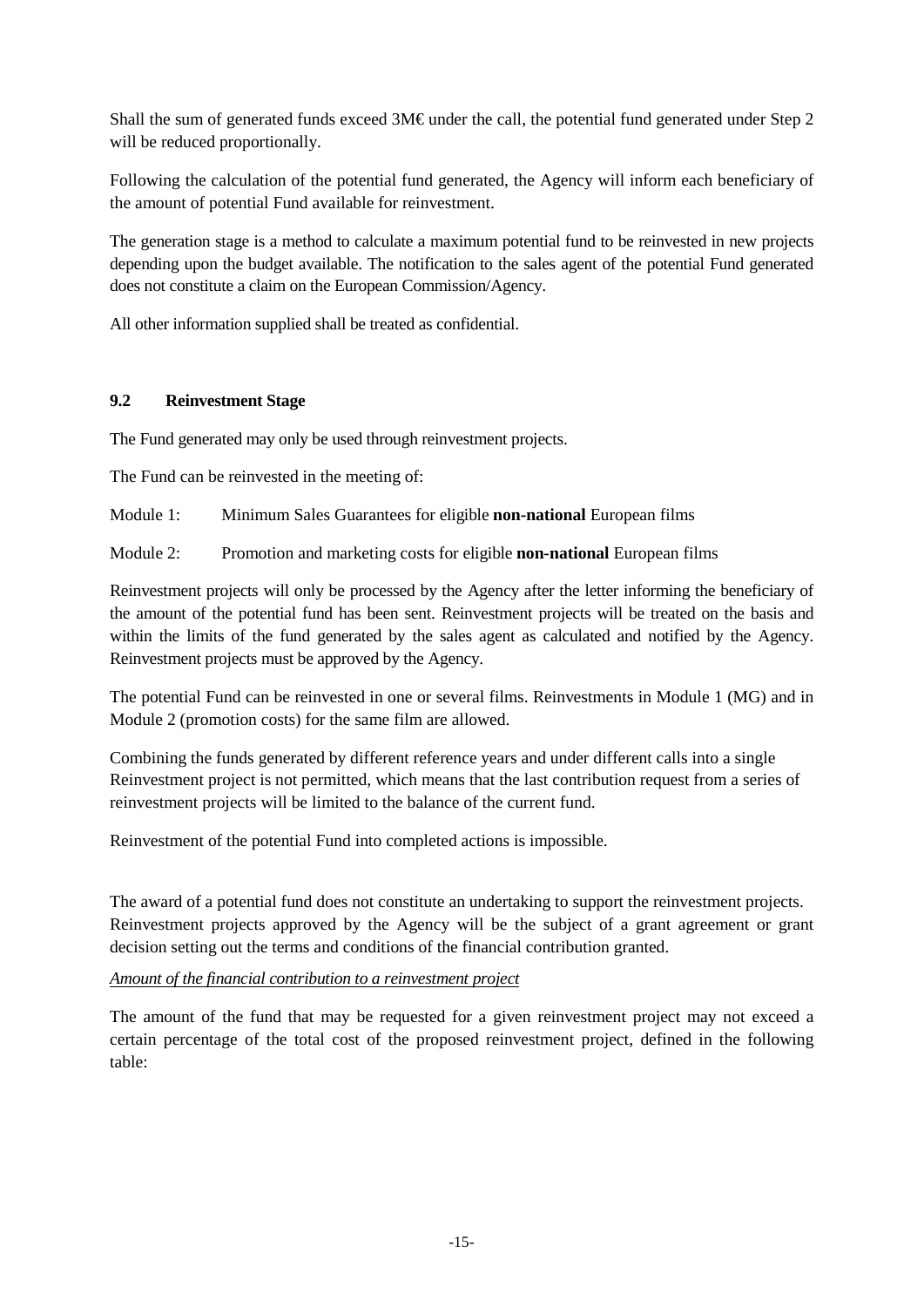| Maximum percentage of the reinvestment project's costs to be covered by the fund                    |      |  |  |
|-----------------------------------------------------------------------------------------------------|------|--|--|
| Module 1 (MG): Sales agreement signed before completion of the<br>principal photography of the film | 60%  |  |  |
| Module 1 (MG) : Sales agreement signed after completion of the<br>principal photography of the film | 50 % |  |  |
| Module $2(P&A)$                                                                                     | 50 % |  |  |

## **10. LEGAL COMMITMENTS**

In the event of a grant awarded by the Agency, a grant agreement or a grant decision drawn up in euro and detailing the conditions and level of funding, will be sent to the beneficiary, as well as the procedure in view to formalise the obligations of the parties.

- Agreement (**in case of beneficiaries established outside the European Union**): the 2 copies of the original agreement must be signed first by the beneficiary and returned to the Agency immediately. The Agency will sign them last.
- Decision (**in case of beneficiaries established within the European Union**): the grant decision must not be returned to the Agency. The general conditions applicable to the decision are available in the 'Documents register' of the Agency website (Calls for proposals II.a) [https://eacea.ec.europa.eu/about-eacea/document-register\\_en](https://eacea.ec.europa.eu/about-eacea/document-register_en)

As regards grant decisions, beneficiaries understand that:

**Submission of a grant application implies acceptance of these General Conditions. These General Conditions bind the beneficiary to whom the grant is awarded and shall constitute an annex to the grant decision**.

Please note that the award of a grant does not establish an entitlement for subsequent years.

## **11. FINANCIAL PROVISIONS**

#### **11.1. General Principles**

#### a) Non-cumulative award

An action may only receive one grant from the EU budget.

In no circumstances shall the same costs be financed twice by the Union budget. To ensure this, applicants shall indicate in the application form the sources and amounts of Union funding received or applied for the same action or part of the action or for its functioning during the same financial year as well as any other funding received or applied for the same action.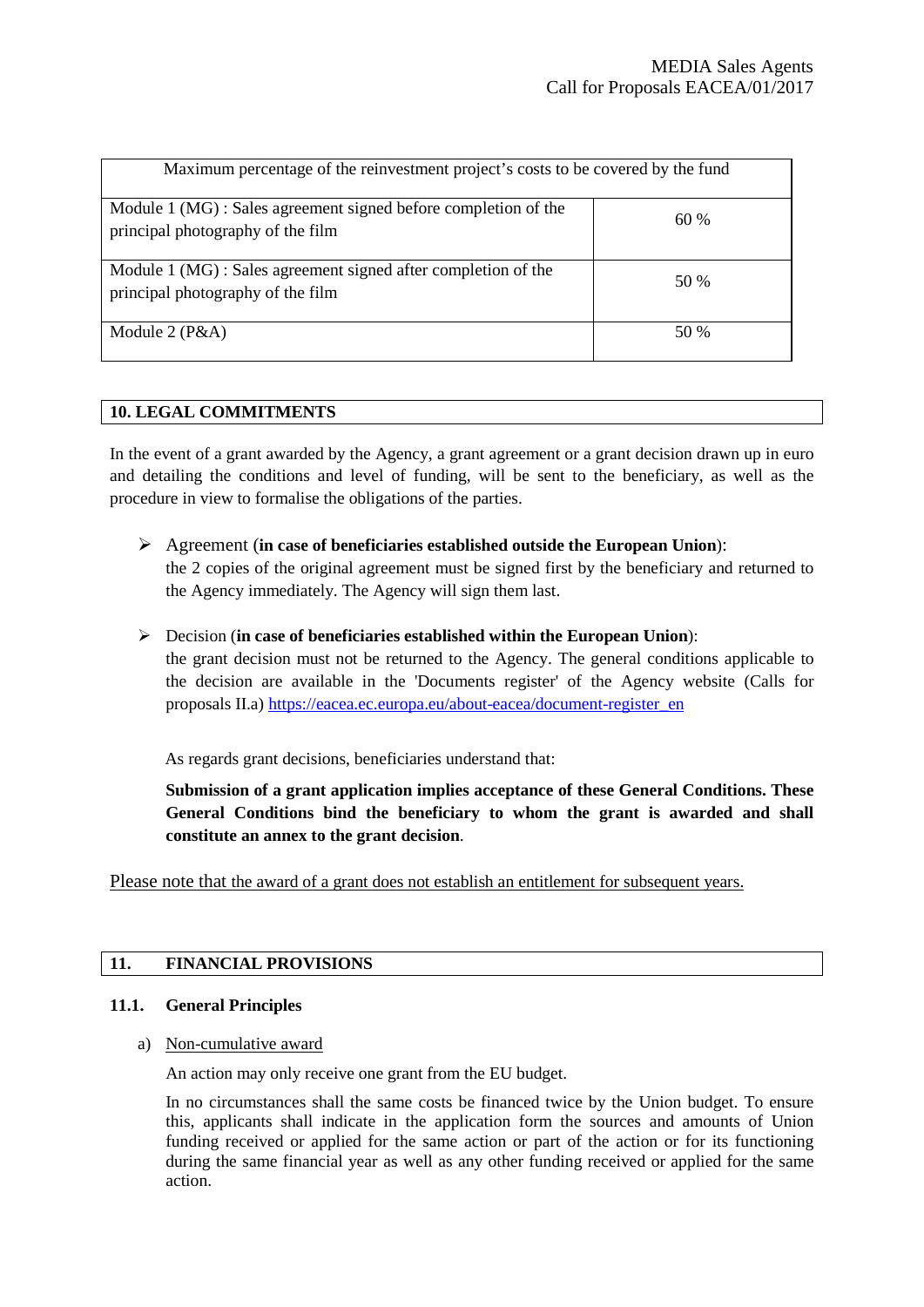Subsidised actions may not benefit from Eurimages funding for the same activity (Eurimages. i.e. European cinema support from the Council of Europe).

b) Non-retroactivity

No grant may be awarded retrospectively for actions already completed.

A grant may be awarded for an action which has already begun only where the applicant can demonstrate the need to start the action before the grant agreement is signed or the grant decision is notified. In such cases, costs eligible for financing must be incurred during the period of eligibility set out in section 3.2.

#### c) Co-financing

Co-financing means that the resources which are necessary to carry out the action may not be entirely provided by the EU grant.

Co-financing of the action may take the form of:

- − the beneficiary's own resources,
- − income generated by the action,
- financial contributions from third parties.
- d) Balanced budget

The estimated budget of the action is to be attached to the application form. It must have revenue and expenditure in balance, including the requested MEDIA grant.

The budget must be drawn up in euros.

Applicants which foresee that costs will not be incurred in euros shall use the exchange rate published on the Infor-euro website available at:

[http://ec.europa.eu/budget/contracts\\_grants/info\\_contracts/inforeuro/inforeuro\\_en.cfm](http://ec.europa.eu/budget/contracts_grants/info_contracts/inforeuro/inforeuro_en.cfm) and applicable on the month of the reinvestment application.

e) Implementation contracts/subcontracting

Where the implementation of the action requires the award of procurement contracts (implementation contracts), the beneficiary must award the contract to the bid offering best value for money or the lowest price (as appropriate), avoiding conflicts of interests and retain the documentation for the event of an audit.

Entities acting in their capacity of contracting authorities in the meaning of Directive 201[4](#page-16-0)/24/EU  $^4$  or contracting entities in the meaning of Directive 2014/2[5](#page-16-1)/EU<sup>5</sup> shall abide by the applicable national public procurement rules.

Sub-contracting, i.e. the externalisation of specific tasks or activities which form part of the action as described in the proposal and which cannot be performed by the beneficiary itself must satisfy the conditions applicable to any implementation contract (as specified above) and in addition to them the following conditions:

- it may only cover the implementation of a limited part of the action.

<span id="page-16-0"></span><sup>&</sup>lt;sup>4</sup> Directive 2014/24/EU of the European Parliament and of the Council of 26 February 2014 on public procurement and repealing Directive 2004/18/EC.

<span id="page-16-1"></span>Directive 2014/25/EU of the European Parliament and of the Council of 26 February 2014 on procurement by entities operating in the water, energy, transport and postal services sectors and repealing Directive 2004/17/EC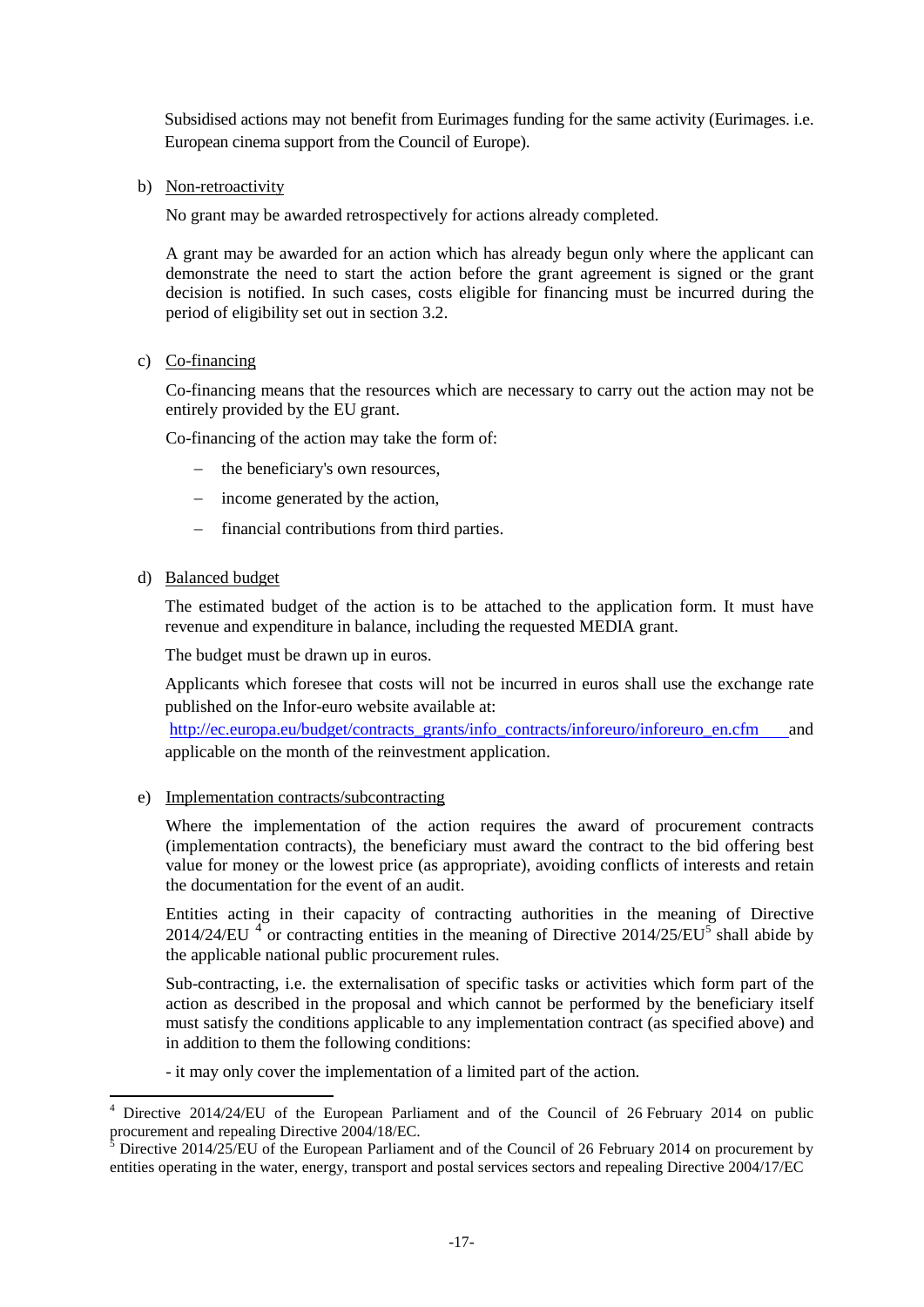- it must be justified having regard to the nature of the action and what is necessary for its implementation;

- it clearly results from the proposal.
- f) Financial support to third parties

The applications may not envisage provision of financial support to third parties.

#### g) Special condition applying to the MEDIA Sub-programme

Any support from the MEDIA Sub-programme shall remain the exclusive property of the beneficiary and cannot be considered as revenue for the film. There cannot be any contractual conditions or other agreements which change the terms and conditions of payments, calculations or any other contractual terms in any manner whatsoever which may have the effect of taking the European Union grant into account. Distribution agreements cannot have any conditional clauses linked to the award of the subsidy. Union Law and the general conditions of any eventual grant agreement or grant decision offered to a distributor clearly lay down the fact that the European Union Contribution (grant) "shall be used by the Beneficiary solely, exclusively and directly in discharging eligible expenses incurred".

## **11.2 Funding forms**

The grants financed through reimbursement of eligible costs in combination with flat rate covering overheads are calculated on the basis of a detailed estimated budget, indicating clearly the costs that are eligible for EU funding.

## **Maximum amount requested**

The EU grant is limited to a co-financing rate of 50% or 60% of the eligible costs depending of the type of project (see table on section 9.2).

Consequently, part of the total eligible expenses entered in the estimated budget must be financed from sources other than the Union grant.

The grant amount may neither exceed the eligible costs nor the amount requested. Amounts are indicated in euros.

Acceptance of an application by the Executive Agency does not constitute an undertaking to award a grant equal to the amount requested by the beneficiary.

## **Eligible costs**

Eligible costs are costs actually incurred by the beneficiary of a grant which meet the following criteria:

- they are incurred during the duration of the action as specified in the grant agreement/decision, with the exception of costs relating to final reports and certificates.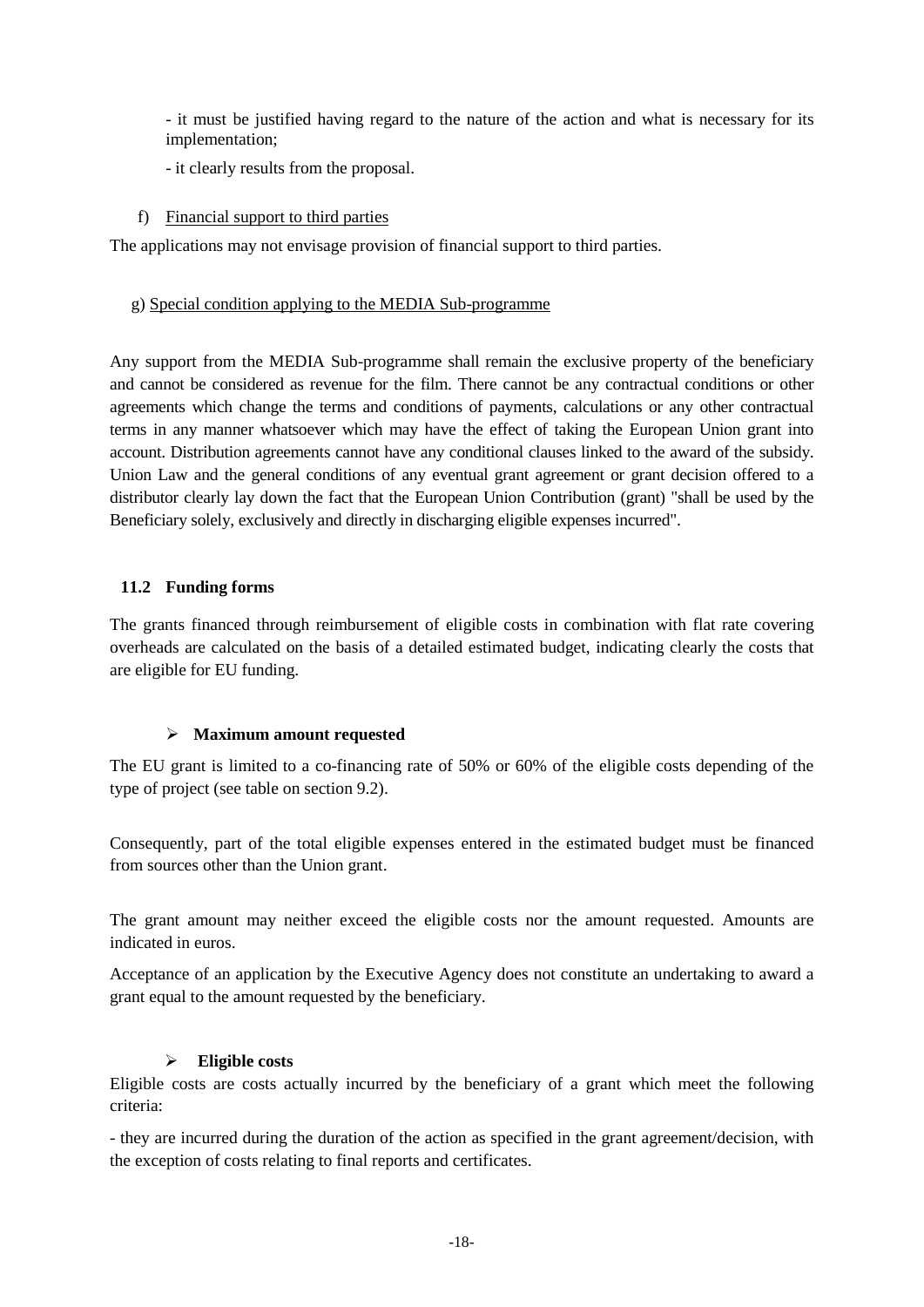The period of eligibility of costs starts on the date of the signature of the international sales contract and ends 24 months after this date. Only those costs incurred by the beneficiary during the period of eligibility of costs will be eligible;

- they are indicated in the estimated overall budget of the action;

- they are incurred in connexion with the action which is the subject of the grant and are necessary for the implementation of the action;

- they are identifiable and verifiable, in particular being recorded in the accounting records of the beneficiary and determined according to the applicable accounting standards of the country where the beneficiary is established and according to the usual cost-accounting practices of the beneficiary;

- they comply with the requirements of applicable tax and social legislation;

- they are reasonable, justified, and comply with the requirements of sound financial management, in particular regarding economy and efficiency.

The beneficiary's internal accounting and auditing procedures must permit direct reconciliation of the costs and revenues declared in respect of the action with the corresponding accounting statements and supporting documents.

## Eligible direct costs:

The eligible direct costs for the action are those costs which, with due regard for the conditions of eligibility set out above, are identifiable as specific costs directly linked to the performance of the action and which can therefore be booked to it directly;

In particular, the following direct costs are eligible, provided that they satisfy the criteria set out in the previous paragraph;

## Eligible costs for reinvestment in Module 1 (MG)

Only the costs of the Minimum Guarantee or Advance set out in the international sales contract/ agreement signed between the sales agent and the producer of the film will be eligible.

A contract/agreement signed between a sales agent and a producer will be considered as an international sales contract/agreement only if it provides for the right of the sales agent to sell the film in at least 10 countries participating to the MEDIA Sub-programme.

## Eligible costs for reinvestment in Module 2 (P&A Costs)

## • *Heading 1: Advertising and promotion costs*

## **1.1 Publicity Material:**

Production of trailers/teaser; making of showreels/promoreels design, layout and printing of the posters; artwork, production of advertising spots for radio, TV and internet, flyers, postcards, design and layout of press advertising, etc.

## **1.2 Publicity Space:**

purchase of advertising spaces (posters in markets / festivals, professional press)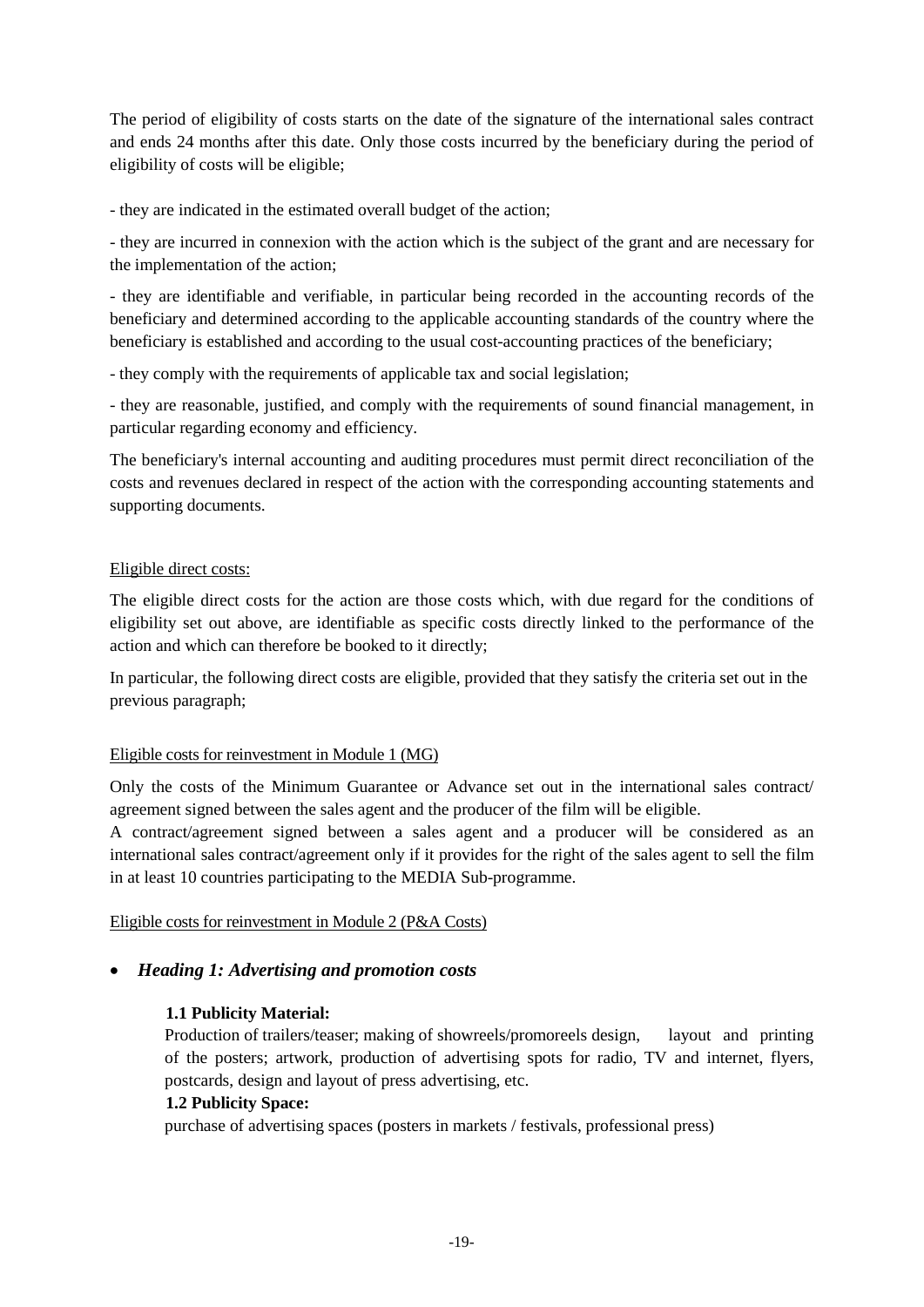#### **1.3 Promotion material:**

press files, organisation of market / festival screenings, organisation of press screenings, organisation of test-screenings or recruited audience screenings, production of an EPK (electronic press kit), DVD or Digital Beta for promotional purposes, travel and accommodation of the director / cast of the film for the promotion of the film, design and construction of a web site / homepage for the promotion of the film, etc.

## • *Heading 2: Optical and digital costs*

## **2.1 Optical Costs:**

This sub-heading includes the costs related to the optical manufacturing and circulation of the prints for the exploitation of the film in the cinemas: striking of an internegative and prints of the film, dubbing and subtitling the prints of the film, insurance, transport and taxes, prints maintenance.

#### **2.2 Digital Costs:**

This sub-heading includes all digital costs related to the production of DCPs, including delivery for the exploitation of the film in the cinemas, insurance and taxes.

#### **2.3 Dubbing and subtitling (including translation):**

All costs related to the dubbing and the subtitling of the film, including the translation costs.

## • *Heading 3: Other Costs*

#### **3.1 Audit Fees:**

In the framework of the execution of an eventual financial support, the Agency requires the beneficiary to produce a statement of the final costs of the action. This document must be certified by an independent approved auditor external to the company on the basis of justifying documents and the accountancy records of the beneficiary. Therefore the costs of this certification are the only costs eligible beyond the eligibility period.

#### **3.2 All other Costs:**

A space is provided in the form for the disclosure of other costs, directly linked to the action which are not expressly provided for in the form. These "other costs" must not fall under costs listed under Chapter 9.6 'ineligible costs' and have to be clearly identified and detailed in the application form and in the financial report for them to be eligible.

Costs normally associated with the running of the company are not eligible under this heading.

Non deductible VAT is eligible unless it is related to activities of the public authorities in the Member States.

#### *Eligible indirect costs (administrative costs)*

A flat-rate amount, equal to 7% of the eligible direct distribution costs of the action is eligible under indirect costs, representing the beneficiary's general administrative costs which can be regarded as chargeable to the action (i.e. rent of company offices, insurance, maintenance costs, telecommunications, postal charges, heating, lighting, water, electricity, office supplies, rental of stands on markets and festivals).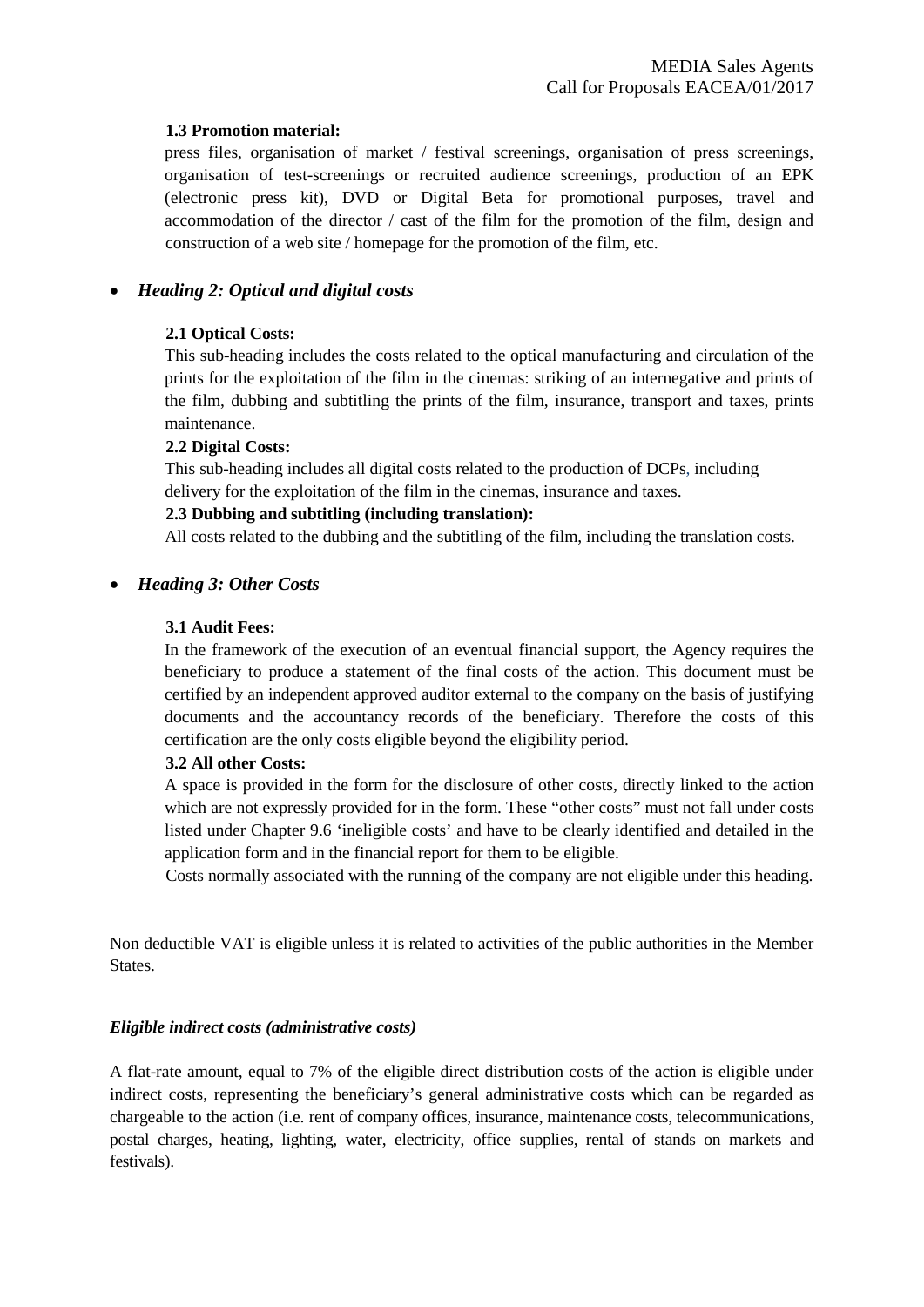Indirect costs may not include costs entered under another budget heading.

Applicants' attention is drawn to the fact that in the case of organisations receiving an operating grant, indirect costs are no longer eligible under the specific actions.

#### **Ineligible costs**

The following costs shall not be considered eligible:

- return on capital;
- debt and debt service charges;
- provisions for losses or debts;
- interest owed;
- doubtful debts:
- exchange losses;
- costs of transfer from the Agency charged by the bank of the beneficiary;
- costs declared by the beneficiary and covered by another action receiving a European Union grant. In particular, indirect costs shall not be eligible under a grant for an action awarded to the beneficiary who already receives an operating grant financed from the Union budget during the period in question;
- contributions in kind
- excessive or reckless expenditure
- personnel costs
- travel and subsistence of staff
- purchase of equipment

## **Calculation of the final grant amount - Supporting documents**

The final amount of the grant to be awarded to the beneficiary is established after completion of the action, upon approval of the request for payment containing the following documents:

- a final report providing details of the implementation and results of the action;

- the final financial statement of costs actually incurred,

And

## - **Option 1**

In case of grants for an action of less than or equal to EUR 60.000, the beneficiary is required to submit, in support of the final payment, a copy of the following underlying documents:

- Module 1: the invoices and a copy of the proofs of payments: bank debit statement(s) and where applicable, proofs of withholding tax payment(s) and proofs of compensation.

- Module 2: the invoices related to the budget item "Optical and Digital costs"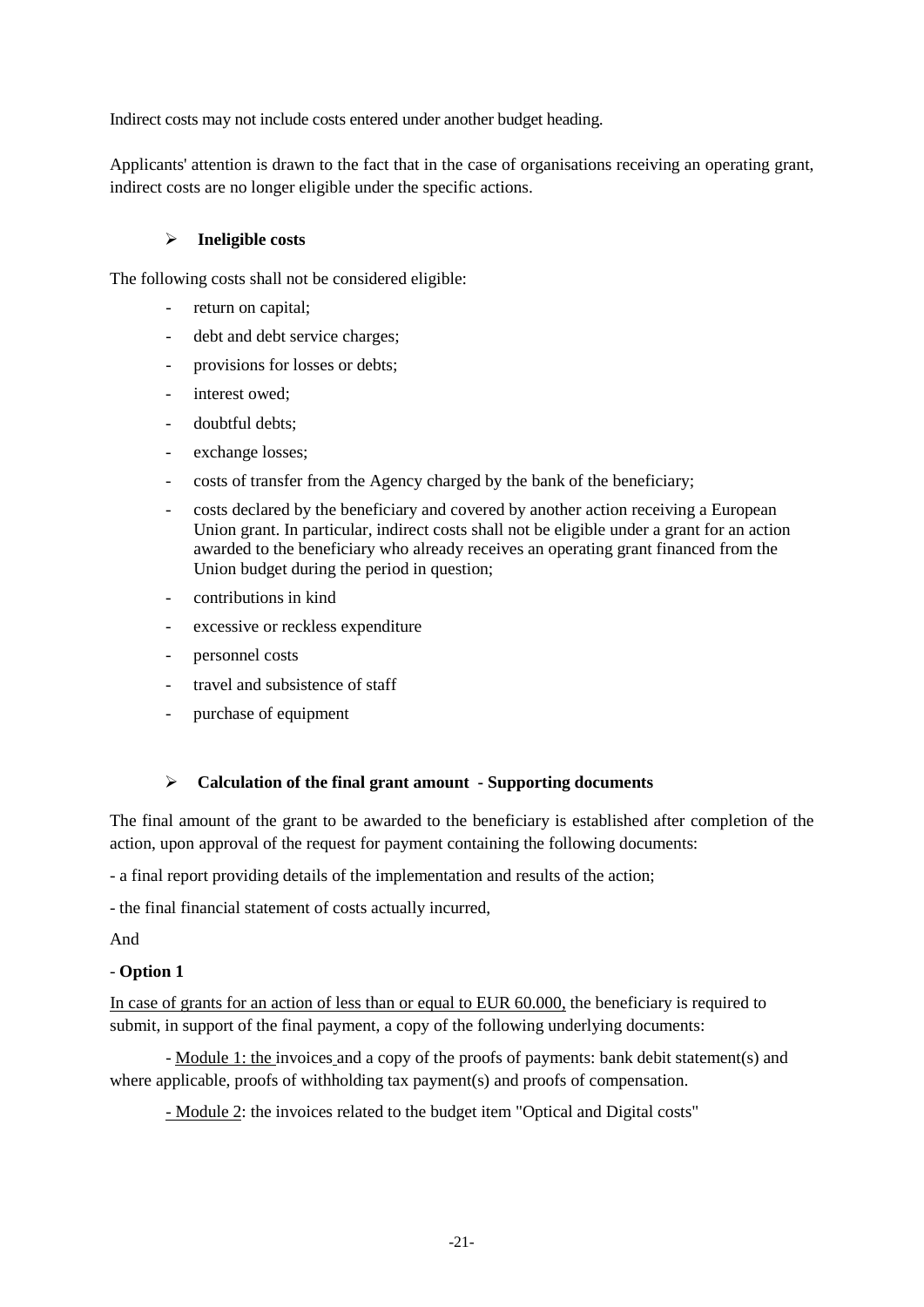## - **Option 2**

In cases of grants for an action of more than EUR 60.000 and less than EUR 750 000, the beneficiary is required to submit, in support of the final payment, a "Report of Factual Findings on the Final Financial Report - Type I" produced by an approved auditor or in case of public bodies, by a competent and independent public officer.

The procedure and the format to be followed by an approved auditor or in case of public bodies, by a competent and independent public officer, are detailed in the following "Guidance Notes":

[https://eacea.ec.europa.eu/sites/eacea-site/files/annex\\_iii\\_guidance\\_notes\\_audit\\_type\\_i\\_03-2014\\_en.pdf](https://eacea.ec.europa.eu/sites/eacea-site/files/annex_iii_guidance_notes_audit_type_i_03-2014_en.pdf)

The use of the report format set by the "Guidance Notes" is compulsory.

## - **Option 3**

In cases of grants for an action of EUR 750 000 or more, when the cumulative amounts of request for payment is at least EUR 325 000, the beneficiary is required to submit, in support of the final payment, a "Report of Factual Findings on the Final Financial Report - Type II" produced by an approved auditor or in case of public bodies, by a competent and independent public officer. The certificate shall certify, in accordance with a methodology approved by the Agency, that the costs declared by the beneficiary in the financial statements on which the request for payment is based are real, accurately recorded and eligible in accordance with the grant agreement or grant decision.

The procedure and the format to be followed by an approved auditor or in case of public bodies, by a competent and independent public officer, are detailed in the following "Guidance Notes":

[https://eacea.ec.europa.eu/sites/eacea-site/files/annex\\_iv\\_guidance\\_notes\\_audit\\_type\\_ii\\_03-2014\\_en.pdf](https://eacea.ec.europa.eu/sites/eacea-site/files/annex_iv_guidance_notes_audit_type_ii_03-2014_en.pdf)

The use of the report format set by the "Guidance Notes" is compulsory.

The calculation of the final grant amount by the Agency is based on a detailed final financial statement of the beneficiary, accompanied by supporting documentation for the incurred expenditure.

If the eligible costs actually incurred by the beneficiary are lower than anticipated, the Agency will apply the rate of co-financing stated in the grant agreement/decision to the expenditure actually incurred. In the event of non-execution or clearly inadequate execution of an activity planned in the application attached to the funding decision/ agreement, the final grant will be reduced accordingly.

EU grants may not have the purpose or effect of producing a profit within the framework of the action of the beneficiary**. Profit shall be defined as a surplus of receipts over the eligible costs incurred by the beneficiary, when the request is made for payment of the balance**. In this respect, where a profit is made, the Agency shall be entitled to recover a percentage of the profit corresponding to the Union contribution to the eligible costs actually incurred by the beneficiary to carry out the action. Where applicable, the beneficiary will be required to reimburse any excess amounts paid by the Agency in the form of pre-financing.

The verification of the non-profit does not apply to low value grants, i.e.  $\leq$  EUR 60 000.

## **11.3. Payment arrangements**

A pre-financing payment corresponding to 50% of the grant amount will be transferred to the beneficiary within 30 days either of the date when the last of the two parties signs the agreement, or of the notification of the grant decision, provided all requested guarantees have been received.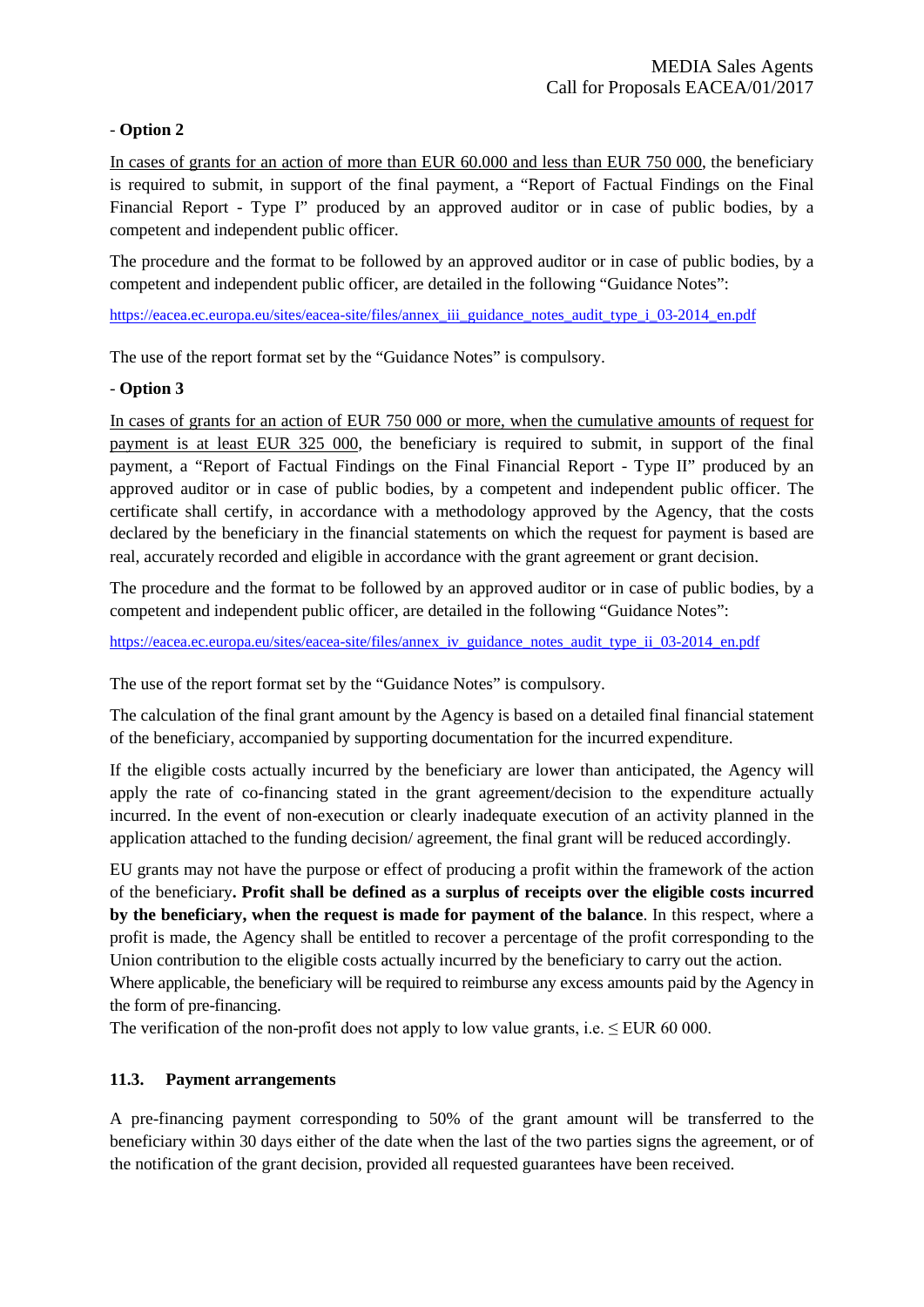The Agency will establish the amount of the final payment to be made to the beneficiary on the basis of the calculation of the final grant amount (see section 11.2 above). If the total of earlier payments is higher than the final grant amount, the beneficiary will be required to reimburse the amount paid in excess by the Commission through a recovery order.

## **11.4. Pre-financing guarantee**

In the event that the applicant's financial capacity is not satisfactory, a pre-financing guarantee for up to the same amount as the pre-financing may be requested in order to limit the financial risks linked to the pre-financing payment.

The financial guarantee, in euro, shall be provided by an approved bank or financial institution established in one of the Member States of the European Union. When the beneficiary is established in a third country, the authorising officer responsible may agree that a bank or financial institution established in that third country may provide the guarantee if he considers that the bank or financial institution offers equivalent security and characteristics as those offered by a bank or financial institution established in a Member State. Amounts blocked in bank accounts shall not be accepted as financial guarantees.

The guarantee may be replaced by a joint and several guarantee by a third party or by a joint guarantee of the beneficiaries of an action who are parties to the same grant agreement.

The guarantee shall be released as the pre-financing is gradually cleared against interim payments or payments of balances to the beneficiary, in accordance with the conditions laid down in the grant agreement/decision.

## **12. PUBLICITY**

## **12.1. By the beneficiaries**

Beneficiaries must clearly acknowledge the European Union's contribution in all publications or in conjunction with activities for which the grant is used.

In this respect, beneficiaries are required to give prominence to the name and logo of the MEDIA subprogramme on all their publications, posters, programmes and other products realised under the cofinanced project.

To do this they must use the text, the logo and the disclaimer available at [https://eacea.ec.europa.eu/about-eacea/visual-identity\\_en](https://eacea.ec.europa.eu/about-eacea/visual-identity_en) which will be provided by the Agency.

If this requirement is not fully complied with, the beneficiary's grant may be reduced in accordance with the provisions of the grant agreement or grant decision.

## **12.2. By the Agency and/or the Commission**

With the exception of scholarships paid to natural persons and other direct support paid to natural persons in most need, all information relating to grants awarded in the course of a financial year shall be published on the Internet site of the European Union institutions no later than the 30 June of the year following the financial year in which the grants were awarded.

The Agency and/or the Commission will publish the following information: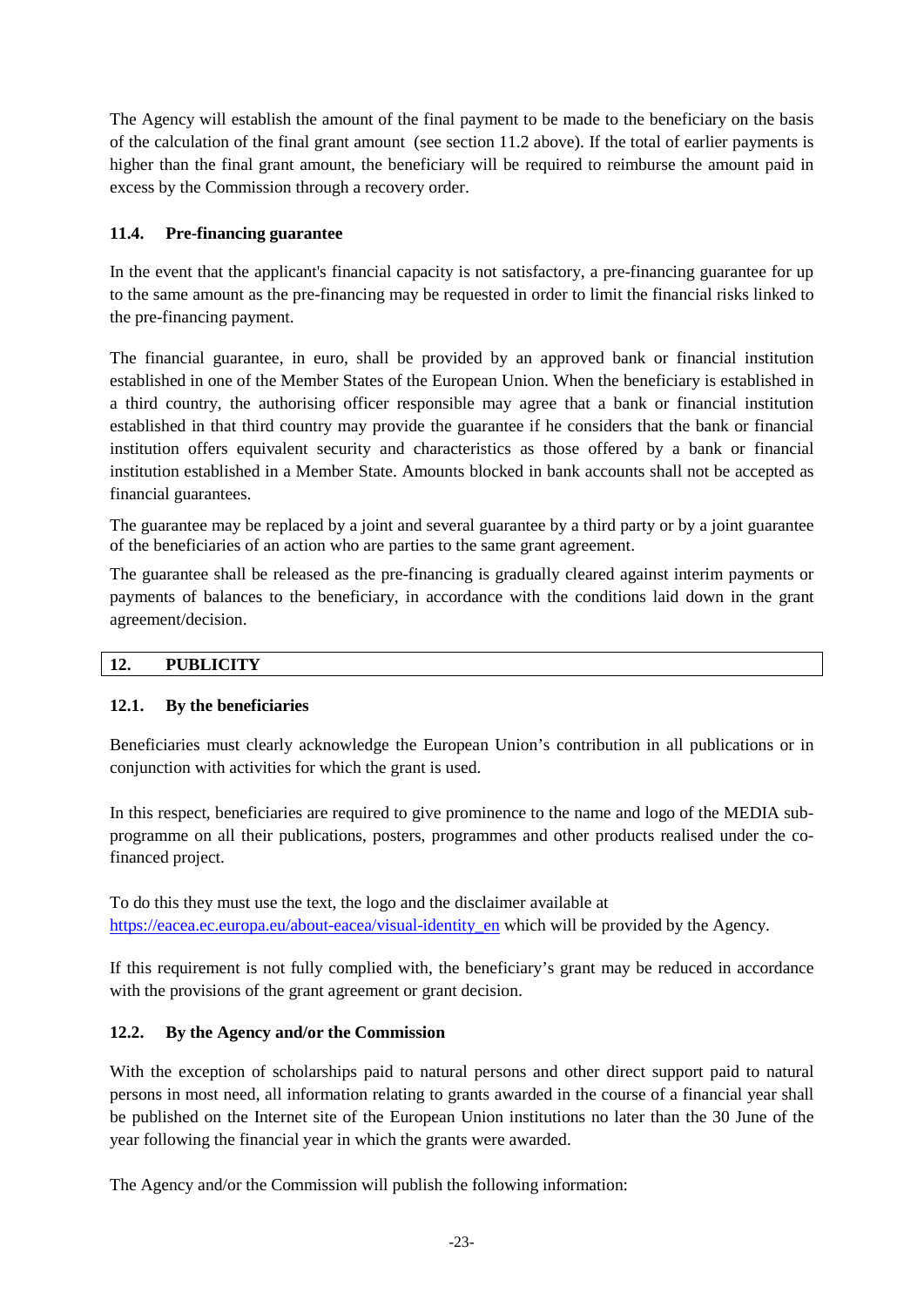- − name of the beneficiary;
- − locality of the beneficiary: address of the beneficiary when the latter is a legal person, region when the beneficiary is a natural person, as defined on NUTS 2 level<sup>[6](#page-23-0)</sup> if he/she is domiciled within the EU or equivalent if domiciled outside EU,
- − the amount awarded;
- nature and purpose of the grant.

Upon a reasoned and duly substantiated request by the beneficiary, the publication shall be waived if such disclosure risks threatening the rights and freedoms of individuals concerned as protected by the Charter of Fundamental Rights of the European Union or harm the commercial interests of the beneficiaries.

## **12.3 Communication and dissemination**

To maximise impact, projects should have a clear and strong strategy for communication and dissemination of their activities and results, and applicants must provide enough time and resources to communicate and interact appropriately with peers, audiences and local communities as appropriate.

The Commission together with the Agency may identify good practices and prepare relevant dissemination materials to be shared within and across all participating countries and beyond.

Data and results from projects will be made freely available to be used by stakeholders, policy makers and others in a wide range of ways.

Beneficiaries may be required to attend and to participate in events organised by the European Commission or the Agency to share their experience with other participants and/or policy makers.

#### **13. DATA PROTECTION**

All personal data (such as names, addresses, CVs, etc.) will be processed in accordance with Regulation (EC) No 45/2001 of the European Parliament and of the Council of 18 December 2000 on the protection of individuals with regard to the processing of personal data by the European Community institutions and bodies and on the free movement of such data.<sup>7</sup>

Unless marked as optional, the applicant's replies to the questions in the application form are necessary to evaluate and further process the grant application in accordance with the specifications of the call for proposals. Personal data will be processed solely for that purpose by the department or Unit responsible for the Union grant programme concerned (entity acting as data controller). Personal data may be transferred on a need to know basis to third parties involved in the evaluation of applications or in the grant management procedure, without prejudice of transfer to the bodies in charge of monitoring and inspection tasks in accordance with European Union law. In particular, for the purposes of safeguarding the financial interests of the Union, personal data may be transferred to internal audit services, to the European Court of Auditors, to the Financial Irregularities Panel or to the European Anti-Fraud Office and between authorising officers of the Commission and the executive agencies. The applicant has the right of access to, and to rectify, the data concerning him or her. For any question relating to these data, please contact the Controller. Applicants have the right of recourse

<span id="page-23-0"></span><sup>6</sup> European Union Official Journal L39, of 10 February 2007.

<sup>7</sup> Official Journal L 8, 12.1.2001.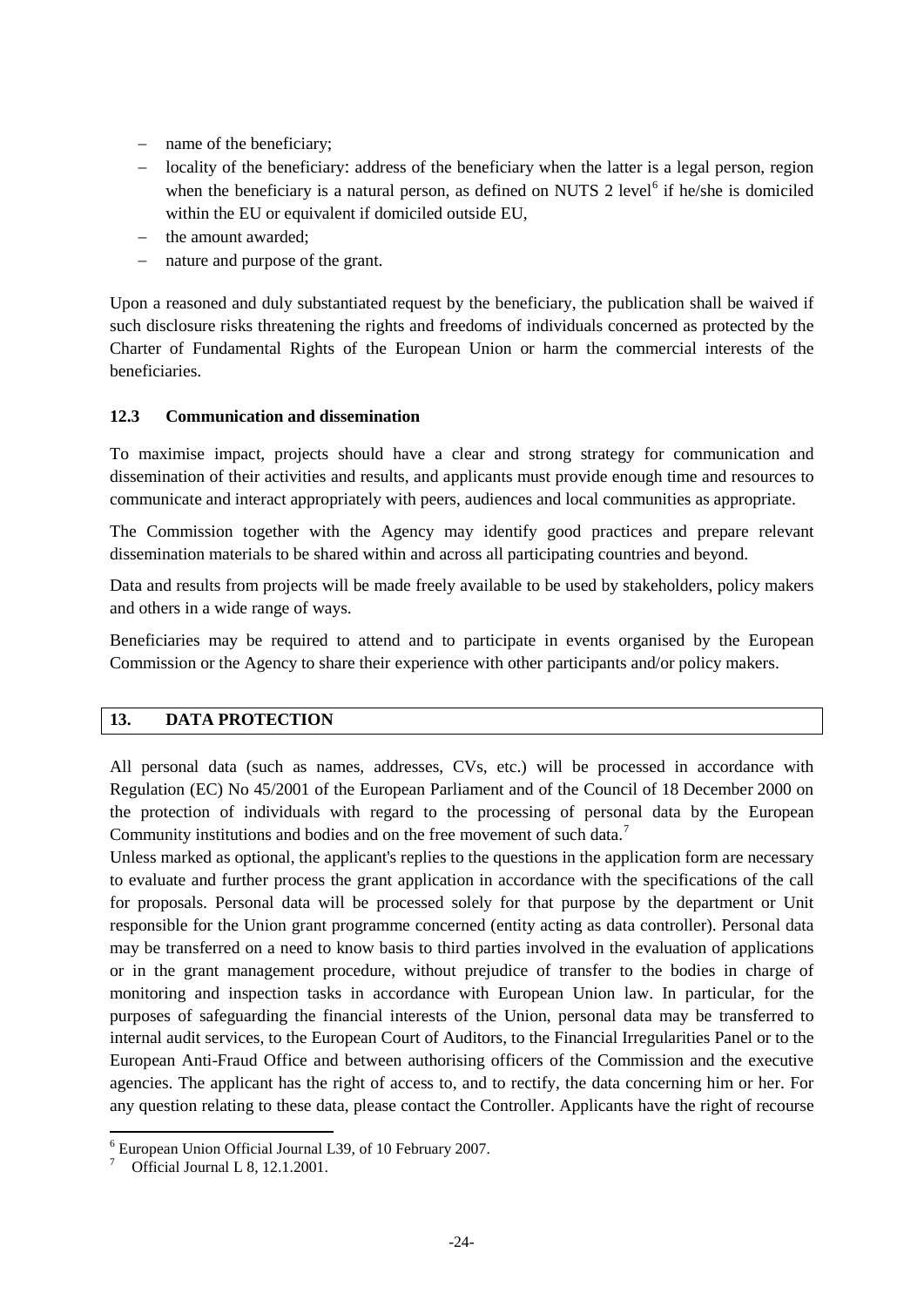to the European Data Protection Supervisor at any time. A detailed Privacy statement, including contact information, is available on EACEA's website:

[http://eacea.ec.europa.eu/about/documents/calls\\_gen\\_conditions/eacea\\_grants\\_privacy\\_statement.pdf](http://eacea.ec.europa.eu/about/documents/calls_gen_conditions/eacea_grants_privacy_statement.pdf)

Applicants and, if they are legal entities, persons who are members of the administrative, management or supervisory body of that applicant or who have powers of representation, decision or control with regard to that applicant or natural or legal persons that assume unlimited liability for the debts of that applicant are informed that, their personal data (name, given name if natural person, address, legal form and name and given name of the persons with powers of representation, decision-making or control, if legal person) may be registered in the Early Detection and Exclusion System (EDES) by the Authorising Officer of the Agency, should they be in one of the situations mentioned in the Regulation (EU, Euratom) n° 966/2012 of the European Parliament and of the Council of 25 October 2012 on the financial rules applicable to the general budget of the Union and repealing Council Regulation (EC, Euratom) N° 1605/2002 (OJ.L 298 of 26.10.2012, p.1) as amended by the Regulation (EU, Euratom) N° 2015/1929 of the European Parliament and of the Council of 28 October 2015 (OJ L 286, 30.10.2015, p.1).

## **14. PROCEDURE FOR THE SUBMISSION OF PROPOSALS**

## **14.1 Publication**

The call for proposals is published on the Internet site of the EACEA at the following address: [http://eacea.ec.europa.eu/creative-europe/funding\\_en](http://eacea.ec.europa.eu/creative-europe/funding_en)

## **14.2 Registration in the Participant Portal**

Before submitting an electronic application, applicants will have to register their organisation in the Education, Audiovisual, Culture, Citizenship and Volunteering Participant Portal and receive a Participant Identification Code (PIC). The PIC will be requested in the application form.

The Participant Portal is the tool through which all legal and financial information related to organisations will be managed. Information on how to register can be found in the portal under the following address:

<http://ec.europa.eu/education/participants/portal/desktop/en/home.html>

The tool also allows applicants to upload different documents related to their organisation. These documents have to be uploaded once and will not be requested again for subsequent applications by the same organisation.

Details on the supporting document that need to be uploaded in the portal can be found [http://eacea.ec.europa.eu/creative-europe/funding\\_en](http://eacea.ec.europa.eu/creative-europe/funding_en)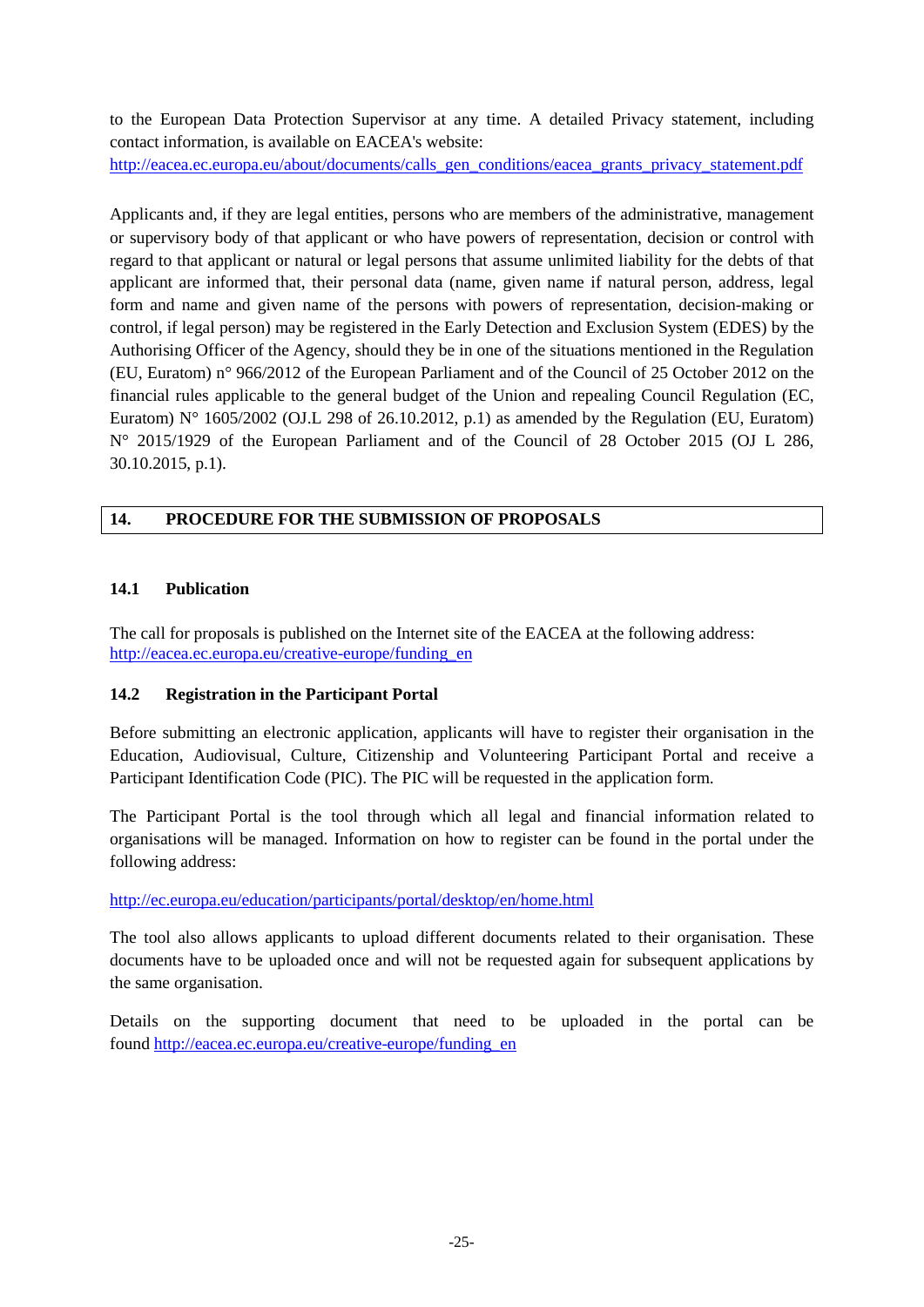#### **14.3 Submission of the grant application**

Proposals must be submitted in accordance with the admissibility requirements set out under Section 5.

An online application system has been set up. Grant applications must be drawn up in one of the official EU languages, using the online form (eForm) specifically designed for this purpose. To facilitate the assessment of the application, an English or French translation of the documents relevant to the assessment of the project must be submitted.

The eForm can be obtained on the Internet at the following address:<https://eacea.ec.europa.eu/PPMT/>

Proposals for both Generation and Reinvestments must be received by the relevant deadlines mentioned in the call for proposals and in Section "3. Timetable" of the present Guidelines **before 12:00 CET/CEST (Midday, Brussels time)**, using the online application form.

Applicants should note that no applications received after 12.00 CET/CEST on the relevant deadline will be accepted. They are very strongly encouraged not to wait until the final day to read the User Guide and submit their application.

Please note that no other method of submission of an application will be accepted. Applications submitted in any other way will be automatically rejected. No exceptions will be made.

Make sure that you have officially submitted your electronic application form and that you have received an e-mail acknowledging receipt of your submission with a project reference number.

Applicants shall ensure that all the documents requested and mentioned in the eForm are attached to the eForm (see *Guide for applicants*):

#### Generation stage:

- Annex I: Information on the film (*detailed description of the project in word)*
- Annex II: declaration on the applicant's honour
- Annex III: List of films and international sales (*budget form in excel*)
- Annex IV: Financing plans for the films to be qualified (*pdf, jpeg, tiff)*

The following document must be at the applicant's disposal for each film declared, in case of verification by the EACEA:

International sales agreement with the producer with the hand written statement "Copy certified as true" signed by the legal representative of the company (the date of contract must be signed and take effect between 01/01/2012 and 31/12/2016).

The applicant shall provide this information upon request by the Agency, in the context of verification of the validity of the international sales (see section 9.1).

In the event the applicant fails to submit the requested documents, the relevant international sales will not be taken into account in the calculation of the award criteria (see section 9.1).

#### E Form Annexes Reinvestment stage: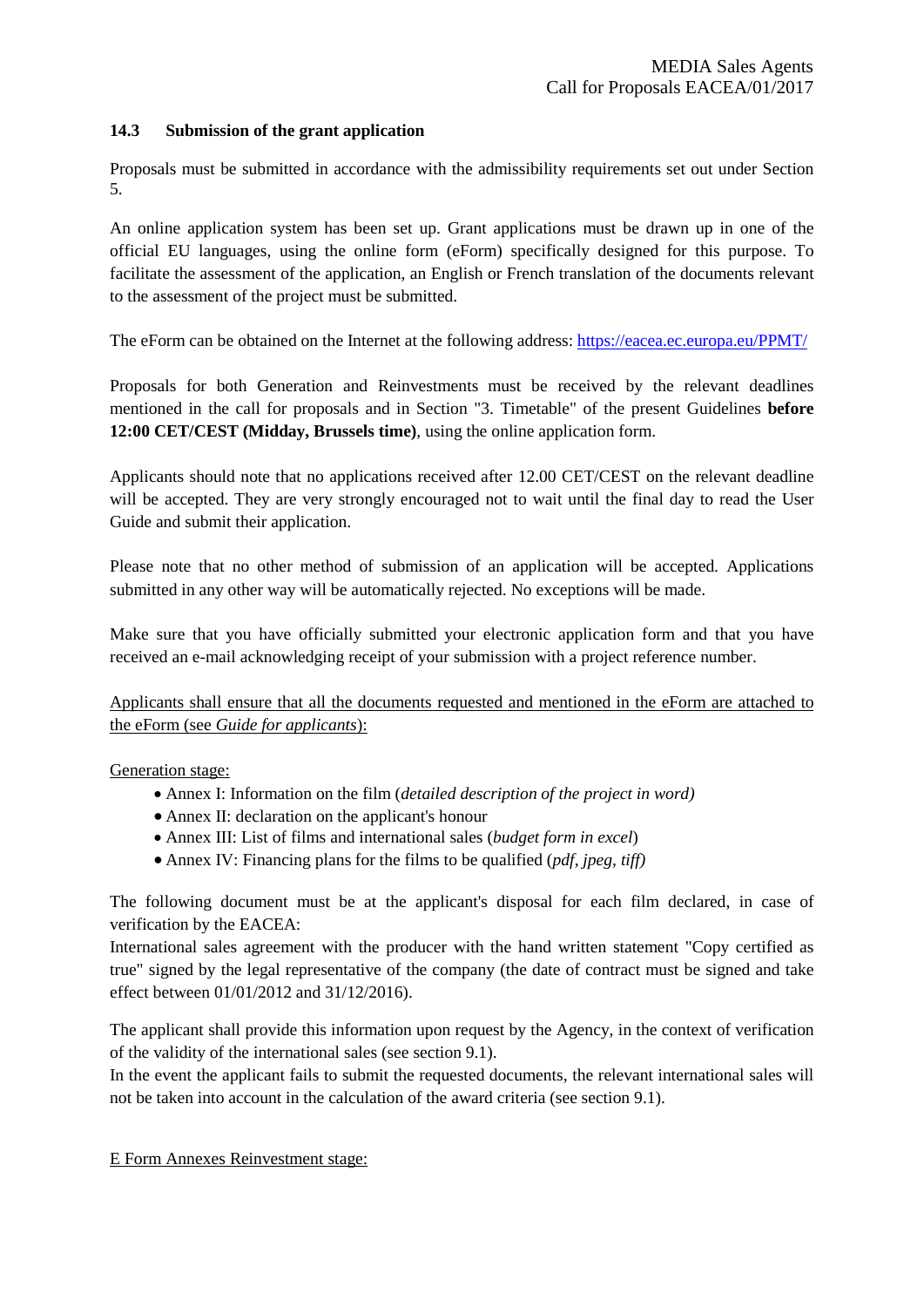- Annex I: application form (*detailed description of the project in word)*
- Annex II: declaration on the applicant's honour
- Annex III: budget form (module 2 only)
- Annex IV: international sales agreement and financing plan of the film (for new films only in *pdf, jpeg, tiff)*

No modifications to the application are allowed once the deadline for submission has elapsed. However, if there is a need to clarify certain aspects or for the correction of clerical mistakes, the Agency may contact the applicant for this purpose during the evaluation process.

All applicants will be informed in writing about the results of the selection process.

## **14.4 Rules applicable**

Regulation (EU, Euratom) No 966/2012 of the European Parliament and of the Council of 25 October 2012 on the financial rules applicable to the general budget of the Union (OJ L 298, 26.10.2012, p.1) as amended by the Regulation (EU, Euratom) N°1929/2015 of the European Parliament and of the Council of 28 October 2015 (OJ L 286, 30.10.2015, p. 1).

Commission Delegated Regulation (EU) No 1268/2012 of 29 October 2012 on the rules of application of Regulation (EU, Euratom) No 966/2012 of the European Parliament and of the Council of 25 October 2012 on the financial rules applicable to the general budget of the Union (OJ L 362, 31.12.2012, p.1) as amended by the Commission Delegated Regulation (EU)  $N^{\circ}2015/2462$  of 30 [October 2015 amending Delegated Regulation \(EU\) No 1268/2012 on the rules of application of](http://eur-lex.europa.eu/legal-content/EN/AUTO/?uri=uriserv:OJ.L_.2015.342.01.0007.01.ENG&toc=OJ:L:2015:342:TOC)  [Regulation \(EU, Euratom\) No 966/2012 of the European Parliament and of the Council on the](http://eur-lex.europa.eu/legal-content/EN/AUTO/?uri=uriserv:OJ.L_.2015.342.01.0007.01.ENG&toc=OJ:L:2015:342:TOC)  [financial rules applicable to the general budget of the Union \(](http://eur-lex.europa.eu/legal-content/EN/AUTO/?uri=uriserv:OJ.L_.2015.342.01.0007.01.ENG&toc=OJ:L:2015:342:TOC)OJ L 342, 29.12.2015, p. 7).

Regulation (EU, Euratom) No 1295/2013 of the European Parliament and of the Council of 11 December 2013 establishing the Creative Europe Programme (2014 to 2020) concerning the implementation of a support Programme for the European creative sector (Creative Europe) (OJ L 347/221, 20 December 2013) and its corrigendum of the 27/06/2014 (OJ L189/260).

## **14.5 Evaluation procedure**

The "Sales Agents" scheme works in two successive stages:

- The generation of the potential fund
- The reinvestment of the potential fund

These two stages can be summarised as follows: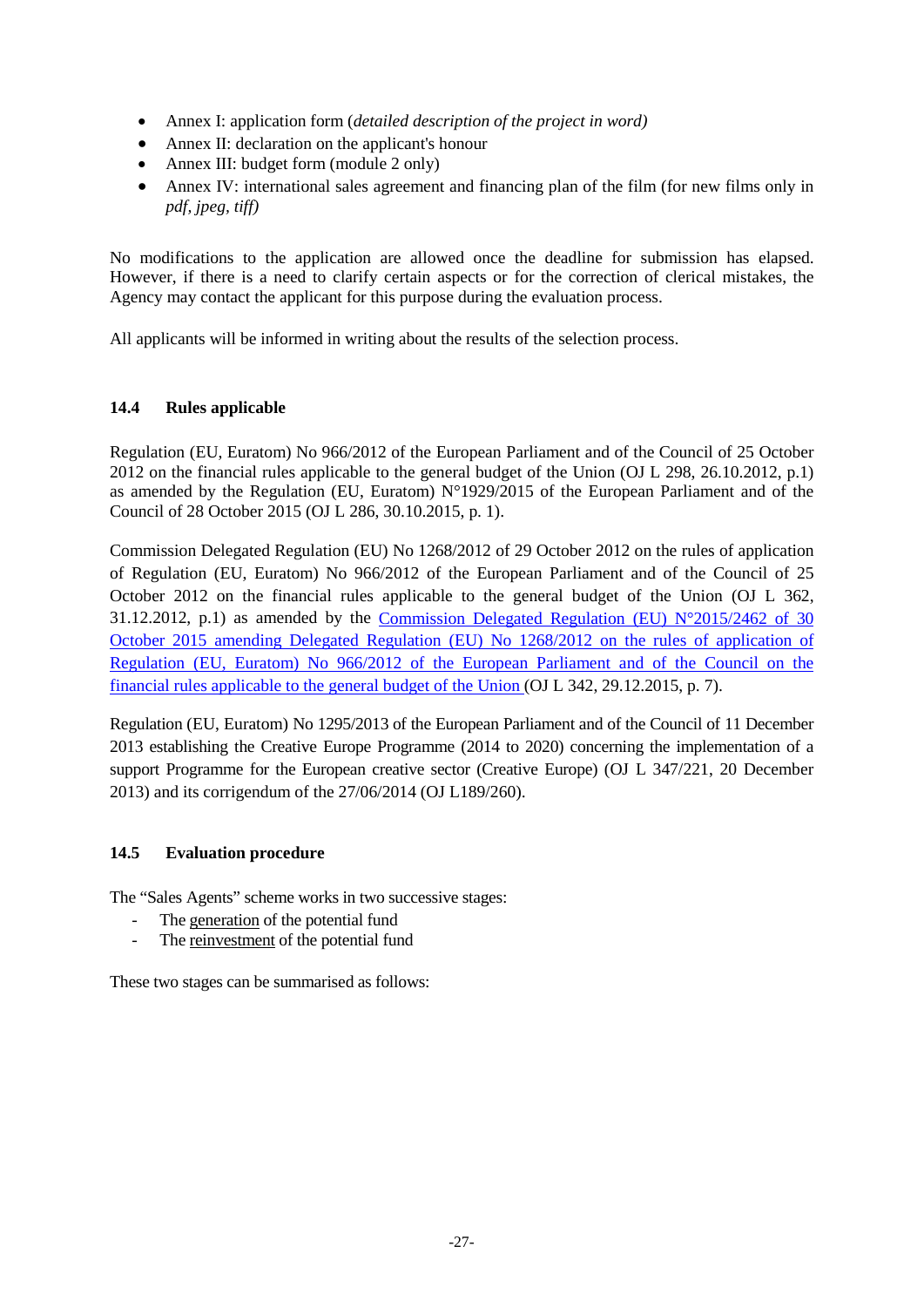| <b>Deadline</b>                                                                             | <b>Stage 1: GENERATION</b>                                                                                                       | <b>Stage 2: REINVESTMENT</b>                                                                                                                                                             |
|---------------------------------------------------------------------------------------------|----------------------------------------------------------------------------------------------------------------------------------|------------------------------------------------------------------------------------------------------------------------------------------------------------------------------------------|
| <b>Sales Agent</b>                                                                          | Application from the sales agent for the<br>generation of the support<br>Deadline: 16 June 2017 (12:00<br><b>CET/CEST)</b>       | Presentation of reinvestment actions :<br>within 3 months of the signature of the<br>international sales agreement with the<br>producer and by 3 October 2018 (12:00<br><b>CET/CEST)</b> |
| <b>Agency</b>                                                                               | - Calculation of the potential Fund<br>generated<br>- Notification of approval (or rejection)<br>of its available potential Fund | - Acceptance/Rejection of the reinvestment<br>project<br>- Signature of the agreement/decision<br>between the Agency and the beneficiary                                                 |
| <b>Legal commitment or</b><br>payment of a Union<br><b>Financial</b><br><b>Contribution</b> | N <sub>0</sub>                                                                                                                   | Yes                                                                                                                                                                                      |

#### **14.6 Award decision**

Only after completion of the procedure mentioned above, is the selection process finalised and the award decision adopted by the Agency.

Applicants will be informed of the results of the selection within two weeks of the date of adoption of the award decision.

Unsuccessful applicants will receive a letter stating the reasons why their application was not selected.

Once applicants are informed the list of selected proposals will be published on the websites of the Agency: [http://eacea.ec.europa.eu/creative-europe/selection-results\\_en](http://eacea.ec.europa.eu/creative-europe/selection-results_en)

The award of a grant will be conditional upon the acceptance by the Agency of the re-investment project, within the limit of the available budget.

## **14.7 Contacts**

For any further information please contact your Creative Europe desk: [http://ec.europa.eu/culture/tools/creative-desks\\_en.htm](http://ec.europa.eu/culture/tools/creative-desks_en.htm)

Contact with the Agency: [EACEA-DISTRIBUTION-SALESAGENTS@ec.europa.eu](mailto:EACEA-DISTRIBUTION-SALESAGENTS@ec.europa.eu)

If you encounter a technical problem in relation to the e-Form, please ensure that you contact the HelpDesk well in advance of the deadline for submission: [eacea-helpdesk@ec.europa.eu](mailto:eacea-helpdesk@ec.europa.eu)